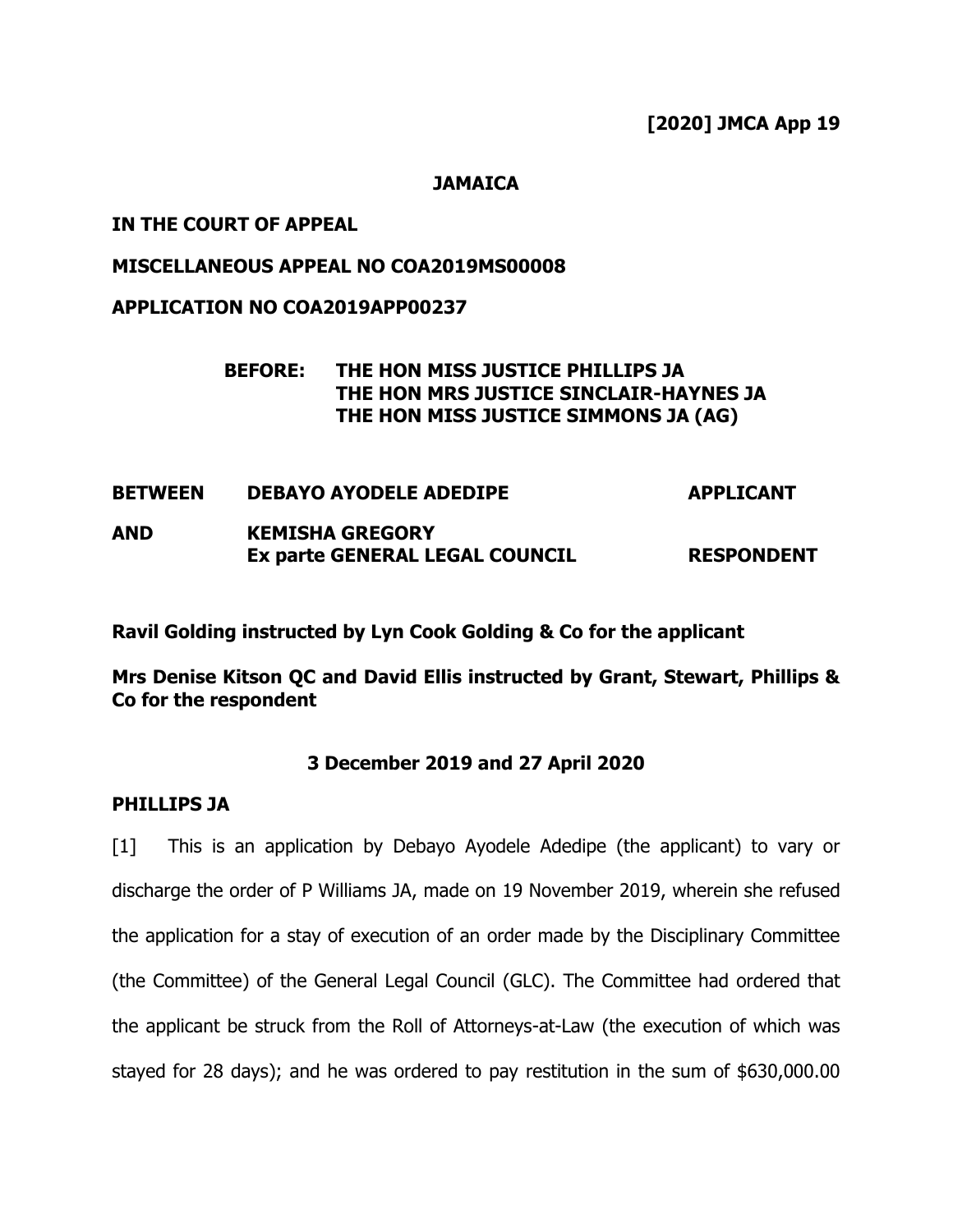to Kemisha Gregory (the complainant) with interest at 12% per annum from 30 July 2019 until payment, and costs in the sum of \$300,000.00 (\$200,000.00 to the complainant and \$100,000.00 to the GLC.

#### **Background facts**

[2] The background facts can be gleaned from the notes of proceedings and the affidavits filed by the applicant which have referred to them, and from the decision of the Committee.

[3] The complainant filed a complaint against the applicant before the GLC alleging that the applicant had not accounted to her for monies he had received on her behalf in breach of Canon I(b) of the Legal Profession (Canons of Professional Ethics) Rules. The complaint was set down for hearing before the Committee on various dates.

[4] At the first date fixed for hearing of the complaint before the Committee on 29 June 2019, neither the applicant nor his attorney was present. The applicant sent a medical certificate to the GLC indicating that he was ill, but it did not appear that this certificate was brought to the Committee's attention. The complainant appeared via Skype, and gave sworn evidence indicating, *inter alia*, that the monies owed had still not been paid to her, and she had not heard from the applicant since filing her affidavit before the GLC. Various documents were also tendered by the complainant and admitted into evidence. The matter was adjourned to 13 July 2019, for the applicant to attend. The panel had indicated to the complainant that if the applicant did attend "he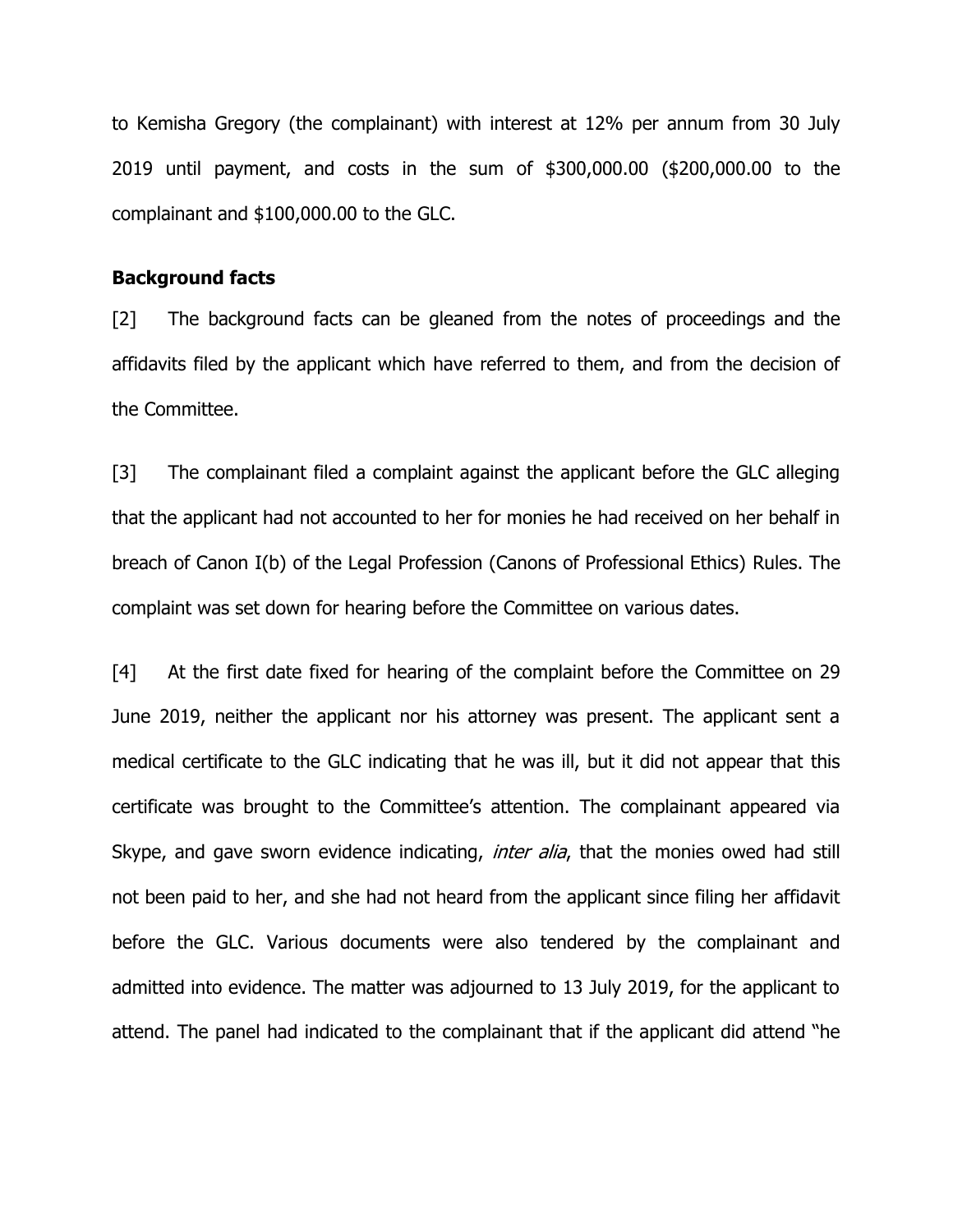will ask questions", and if not the Committee would "go on with the case and go to decision making". The notes of that hearing were sent to the applicant.

[5] On 13 July 2019, the applicant did not attend as he said he was still ill. His attorney, Ravil Golding, appeared but had not been instructed to proceed. He indicated to the panel that he had only been instructed to apply for an adjournment. The matter was set for 22 July 2019, a day when Mr Golding had indicated to the panel that he would be engaged in a murder trial.

[6] The complainant was present on 22 July 2019. The applicant appeared alone, as his counsel, Mr Golding, was engaged as indicated above. Mr Golding confirmed by WhatsApp that he had been retained to represent the applicant fully. The applicant acknowledged that he had not filed an affidavit in response to the complainant's allegations as required. He also indicated that he was not in a position to cross-examine the complainant, as that was a matter for Mr Golding. The applicant stated that he had received money in this matter on behalf of the complainant, but he had not paid any funds over to her. The panel was informed by the applicant that moneys would be paid to the complainant on Wednesday, 31 July 2019. However, he was directed by the panel to make the payment to the complainant on Monday, 29 July 2019 instead.

[7] On 29 July 2019, the complainant appeared via Skype. Both the applicant and his attorney were present, but Mr Golding had suffered a dislocated shoulder, his arm was in a sling, and the applicant contended that Mr Golding was in obvious discomfort and so was unable to give much assistance. Mr Golding told the panel that he also had a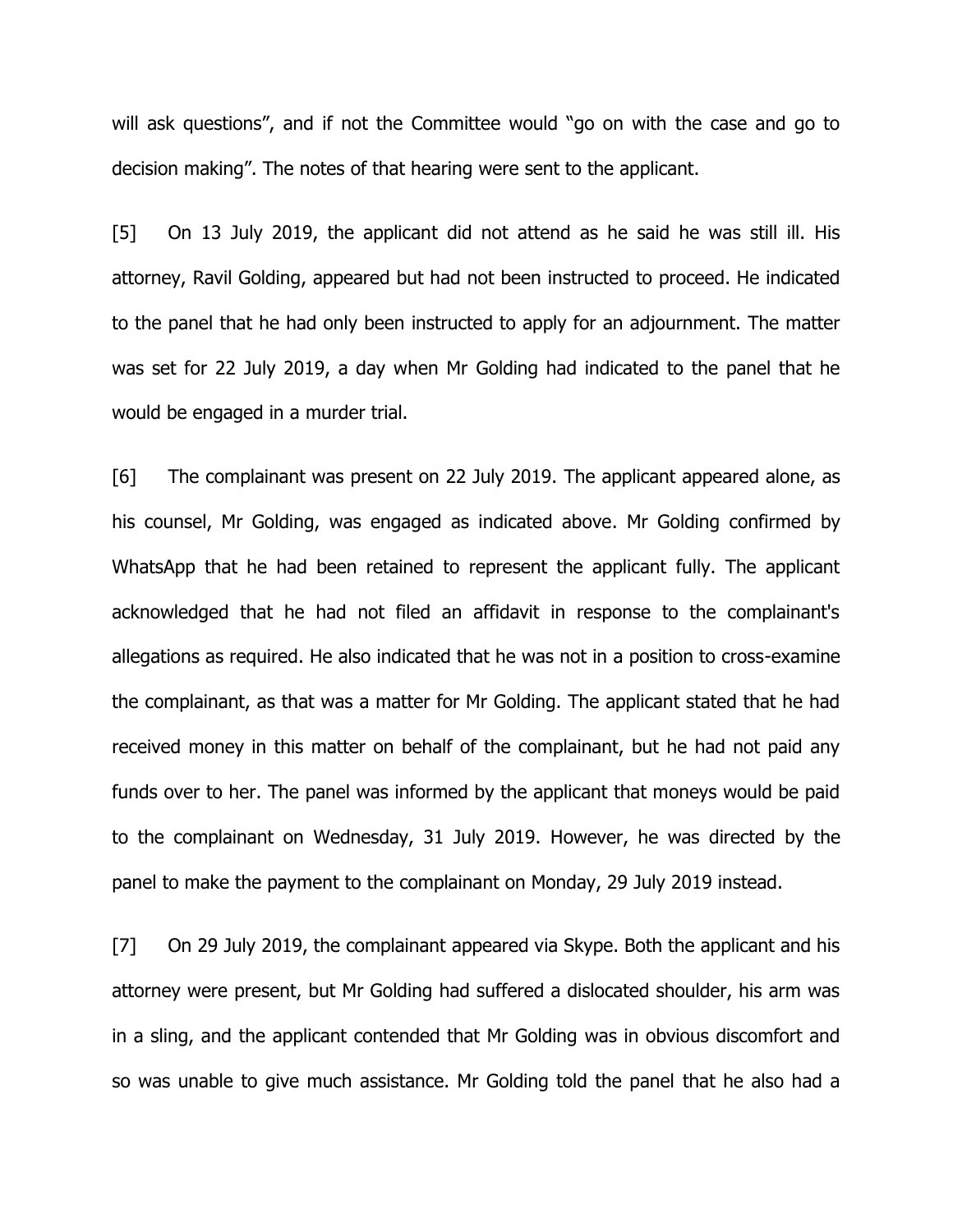doctor's appointment scheduled for mid morning. Discussions took place between the panel, the applicant and the complainant with regard to monies to be paid to the complainant by the applicant. The matter was adjourned to the following day, 30 July 2019, to facilitate the transfer of funds.

[8] On 30 July 2019, the complainant was contacted by Skype; the applicant was present, his attorney was absent; he was with the doctor and at the hospital doing tests, and receiving treatment for his dislocated shoulder. There were some difficulties concerning the receipt of the funds due to bank transfers. The applicant later attempted to get assistance in the matter from Mr Golding by telephone. That did not occur satisfactorily, but the transfer of certain monies was confirmed, although the complainant had not received all the funds that she had been expecting to receive, particularly with regard to the calculation of interest. The panel indicated that submissions should be filed in mitigation in respect of the sanction hearing set for 24 September 2019. The panel also indicated that they were proceeding to a sanction hearing, the applicant having been found guilty of professional misconduct in terms of paragraphs 13 and 14 of the affidavit filed by the complainant.

[9] On 24 September 2019, the complainant was contacted by Skype; the applicant and his attorney were present. Mr Golding complained that the panel was proceeding improperly as the applicant had not had an opportunity to cross-examine the complainant, and to give evidence on his own behalf, and yet the panel had already found him guilty. The panel, to the contrary, was incensed with the allegation that they had proceeded without due process, and stated that the applicant had failed to file an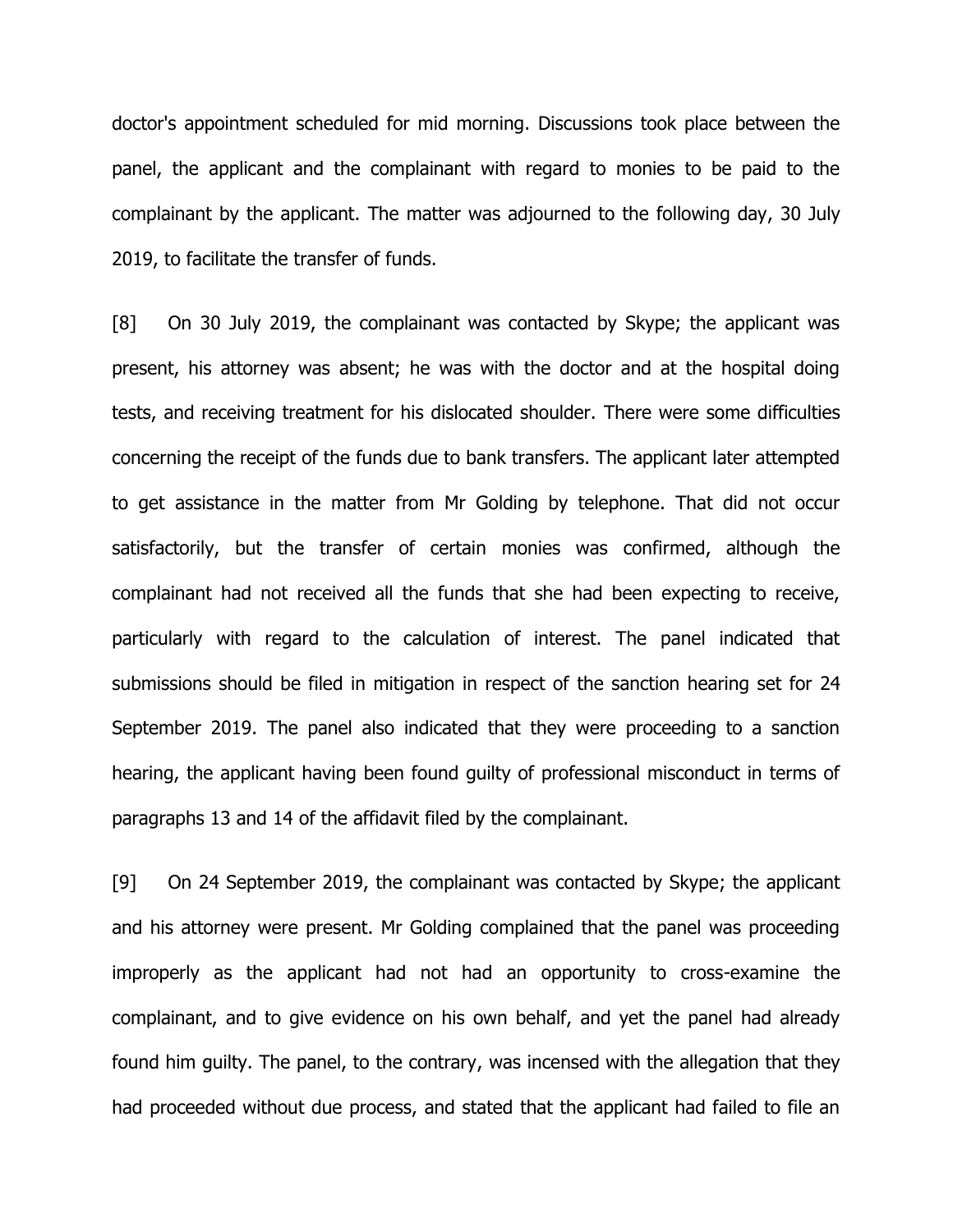affidavit as required, and as he had been directed on more than one occasion. Additionally, the panel said he had been given the opportunity to cross-examine the complainant and had declined to do so, and in any event, had admitted the complaint against him in substance.

[10] The applicant and his attorney refrained from any further participation in the proceedings. The panel delivered its decision with its findings on 23 October 2019, and made the orders set out in paragraph [1] herein.

[11] The notice and grounds of appeal were filed on 11 November 2019 contemporaneously with the application for stay of proceedings and stay of execution of the decision of the Committee. The grounds of the application for stay of execution were similar to the grounds of appeal. They were essentially, that the applicant had not had a fair hearing before the Committee in breach of the rules of natural justice, in that, the panel of the Committee had proceeded to judgment without affording the applicant the opportunity to cross-examine the complainant, and also, he had not been given the opportunity to give evidence on his own behalf, and he had not waived either of those rights. Additionally, when it had been pointed out to the panel on 24 September 2019 that having proceeded in breach of the principles of natural justice the proceedings would be a nullity, the chair of the panel had "pronounced firmly" that cross-examination would not have made a difference. This, the applicant indicated, would mean that the matter had been pre-determined. On these bases, the applicant stated in the grounds of the application for the stay that he had "an excellent and realistic prospect of the appeal being determined in his favour".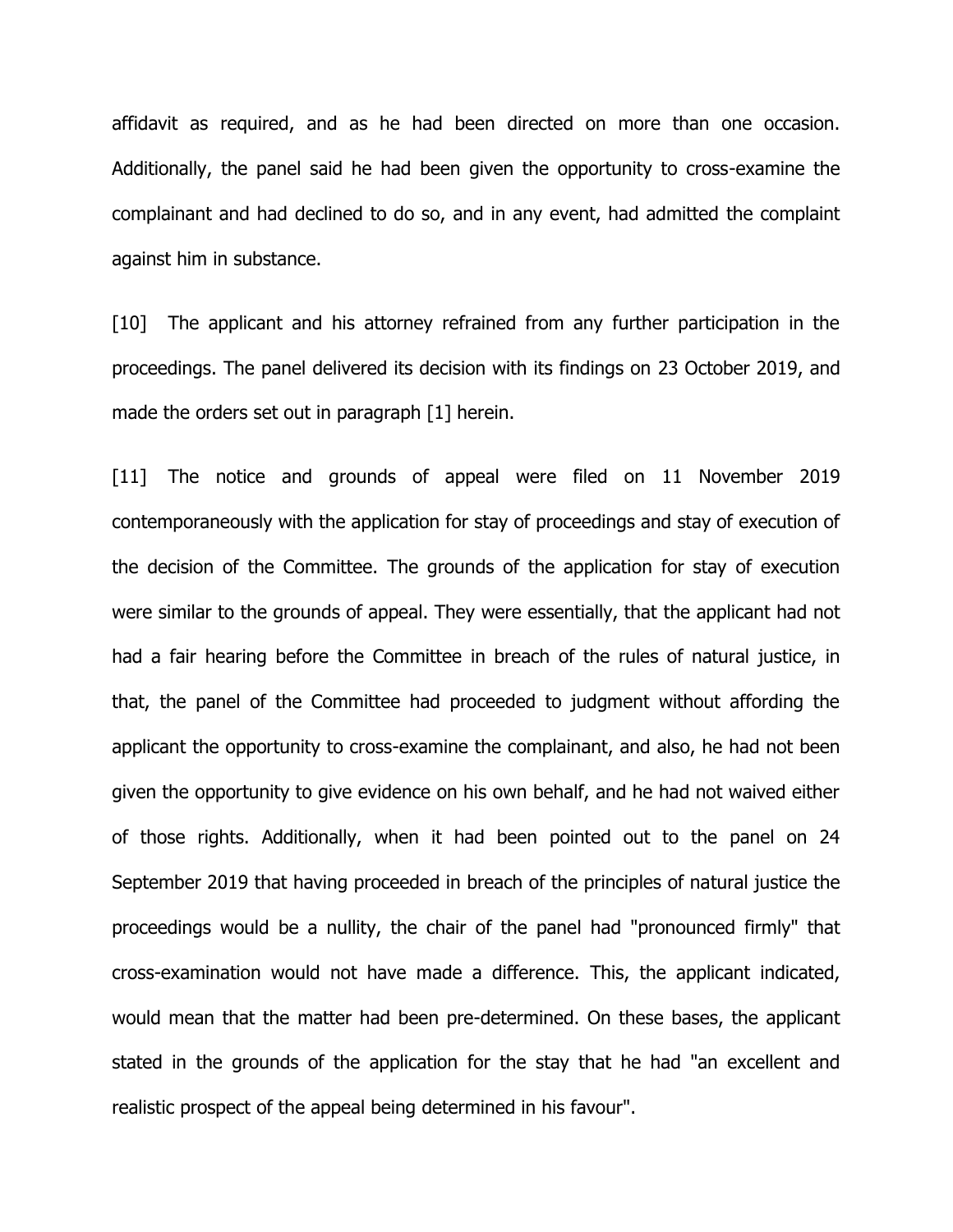[12] The applicant filed an affidavit in support of the application for stay of proceedings and stay of execution, both of which came before me. I extended the stay granted by the Committee for six days until the matter could be heard inter partes the following week.

[13] The application for a stay was heard and determined by P Williams JA on 19 November 2019. At that hearing, the affidavit sworn to by Dahlia Davis was filed by the GLC in opposition thereto. However, as the applicant in his affidavit filed 21 November 2019 stated that he had not been able to discuss the contents of Dahlia Davis's affidavit, with his attorney, Mr Golding, P Williams JA indicated that she would not take the contents thereof into consideration in her deliberations on the application. In the circumstances, I will also not place any reliance on that affidavit.

[14] P Williams JA ultimately refused the application. The reasons for her decision were taken down by counsel for the GLC, and set out before us in paragraph 8 of the affidavit of David Ellis, attorney-at-law also representing the GLC. There was no dispute as to the accuracy of the notes duly taken. It read as follows:

> "I am not satisfied that there is a realistic prospect of success shown to me, especially from what appears in the notes of proceedings where the Applicant admitted he received money and failed to pay same to the complainant. Therefore, there is nothing that cross-examination would have achieved."

#### **The application to vary or discharge the order of P Williams JA**

[15] On 21 November 2019, the application to vary or discharge the order made by P Williams JA order was filed. The variation requested was that the order of the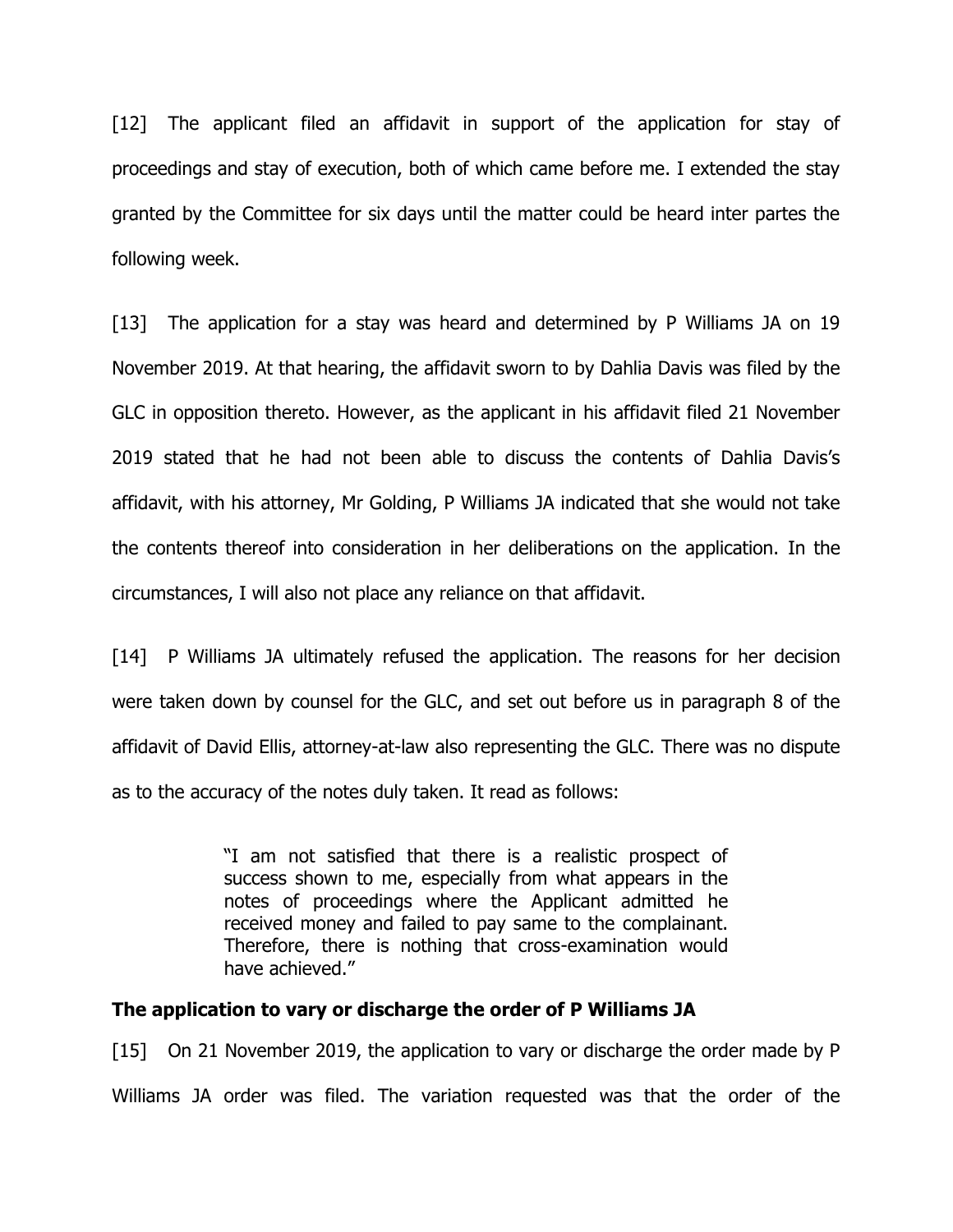Committee be stayed until the hearing of the appeal which was scheduled for hearing on 27 April 2020. The ground of this application was that P Williams JA had erred in finding that the applicant's appeal had no real prospect of success, especially in light of the admissions made by the applicant during the course of the proceedings in 22 July 2019, and her finding that there was nothing that the cross-examination of the complainant would have achieved.

[16] In his affidavit of urgency filed in support of the application to vary and or discharge the decision of P Williams JA, the applicant deposed that his appeal had a real chance of success as he was deprived of his right to a fair hearing. He also deponed that in the absence of a stay, he would not be able to practise or even to wrap up his files and his practice, and as a consequence, he would suffer great prejudice and irreparable harm.

[17] David Ellis filed an affidavit on the GLC's behalf, wherein he deponed that the applicant's appeal had no real chance of success, as the applicant failed to avail himself of the several opportunities afforded to him to dispute the complaint filed against him, and based on his unequivocal admission of the allegations made against him.

#### **Discussion and analysis**

[18] It is of significance to note that although we acknowledge with gratitude the detailed and comprehensive submissions of both counsel who appeared before us, we are not at this stage making a determination as to the issues on the appeal, but only whether the order made by P Williams JA ought to be varied or discharged. The Court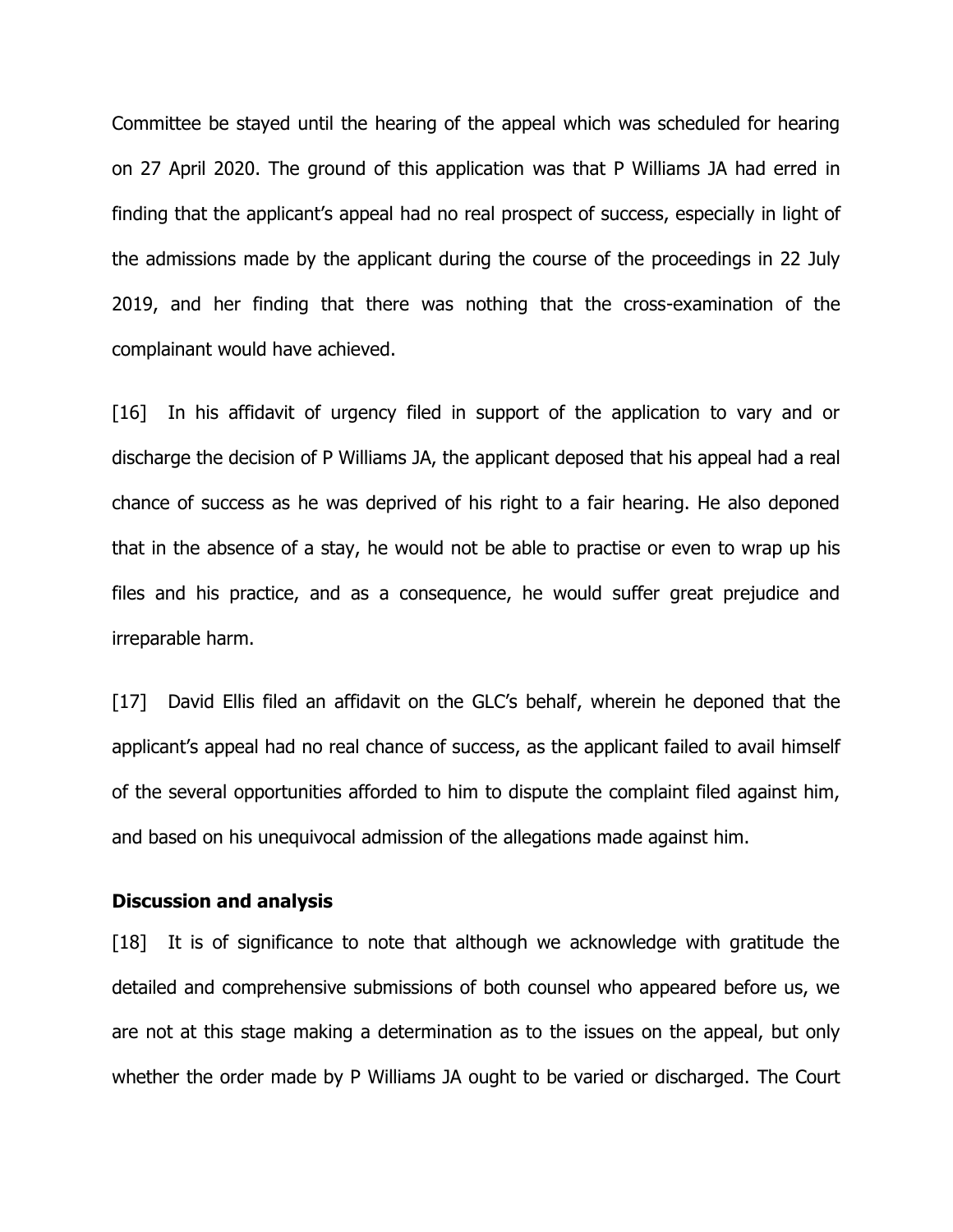of Appeal will have to examine the issues raised in detail when the matter comes before it in the week of 27 April 2020.

[19] Having perused the documentation before us, including the decision of the GLC, the notice and grounds of appeal, the application to vary, the affidavits in support, the notes of proceedings and the submissions of counsel, I have concluded that on this application, the issues are:

- 1. Did the learned judge of appeal err in the exercise of her discretion in refusing the application for a stay of execution of the decision of the Committee?
- 2. Did P Williams JA, in the exercise of her discretion, address the issue of procedural irregularity, namely, the alleged breaches of natural justice due to the Committee's alleged failure to afford the applicant an opportunity to cross-examine the complainant and/or to give evidence on his own behalf?
- 3. Was there any or any sufficient evidence of procedural irregularity to support a submission of realistic prospect of success on appeal grounding the grant of a stay of execution of the decision of the Committee, and thus warranting an order to vary the decision of the single judge of appeal?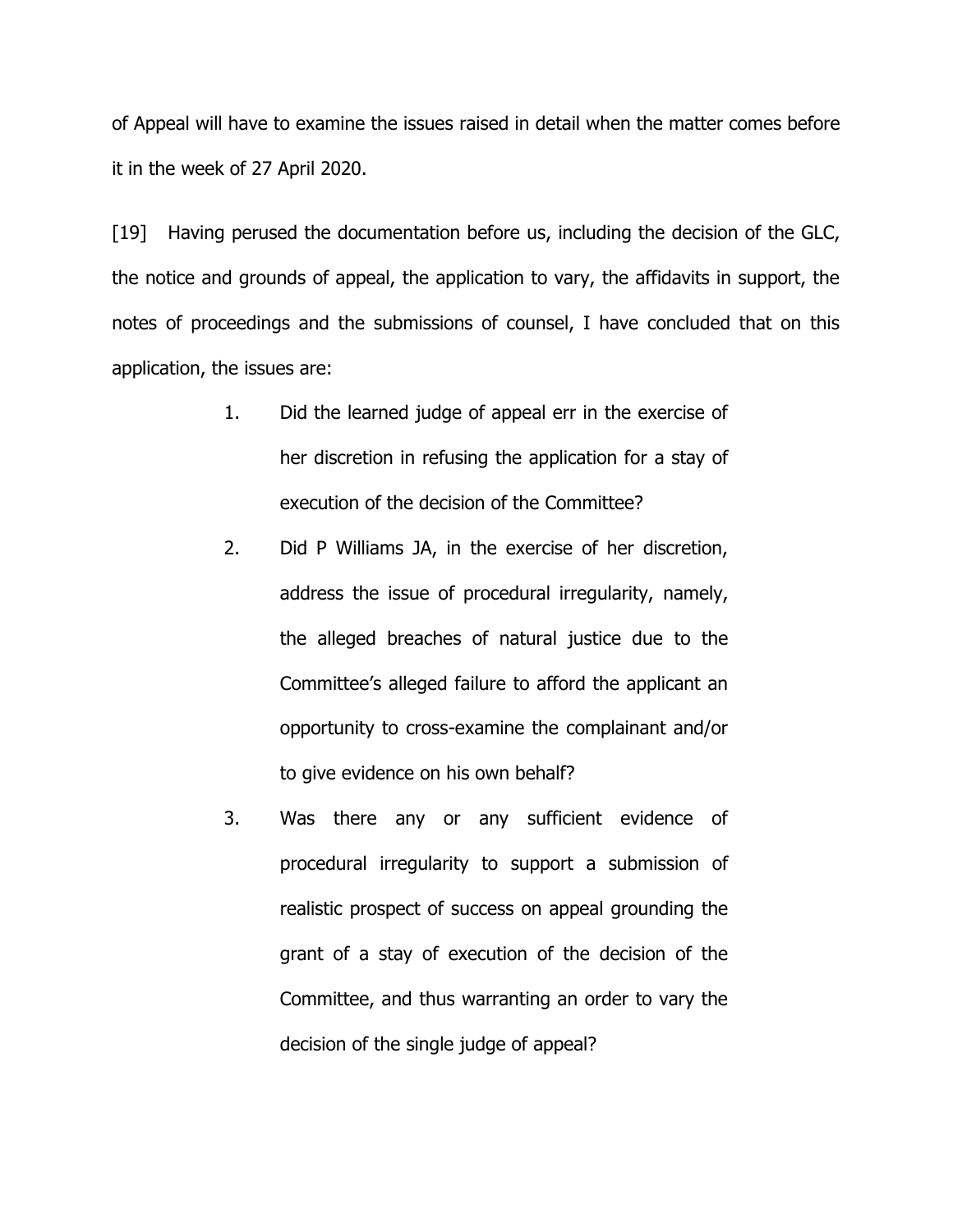- 4. Was the decision of the single judge of appeal so aberrant or plainly wrong, so that this court ought to interfere to discharge the order made or to vary the same until 27 April 2020?
- 5. Where does the balance of risk/irremediable harm and/or prejudice lie?

[20] The Court of Appeal Rules (CAR) permit any order made by a single judge of appeal to be varied or discharged by the court on an application made within 14 days of that order (rule 2.11(3)). In this case, as stated, P Williams JA exercised her discretion to refuse the application for a stay of proceedings and she also refused to grant a stay of execution of the decision of the Committee. The principles relating to the grant and/ or refusal of a stay of execution of a judgment have been set out comprehensively by Phillips LJ in **Combi (Singapore) Pte Limited v Ramnath Sriram and Another**  [1997] EWCA Civ 2164 and have been consistently applied in this court. Lord Phillips articulated the principle in this way:

> "In my judgment the proper approach must be to make that order which best accords with the interest of justice. If there is a risk that irremediable harm may be caused to the plaintiff if a stay is ordered but no similar detriment to the defendant if it is not, then a stay should not normally be ordered. Equally, if there is a risk that irremediable harm may be caused to the defendant if a stay is not ordered but no similar detriment to the plaintiff if a stay is ordered, then a stay should normally be ordered. This assumes of course that the court concludes that there may be some merit in the appeal. If it does not then no stay of execution should be ordered. But where there is a risk of harm to one party or another, whichever order is made, the court has to balance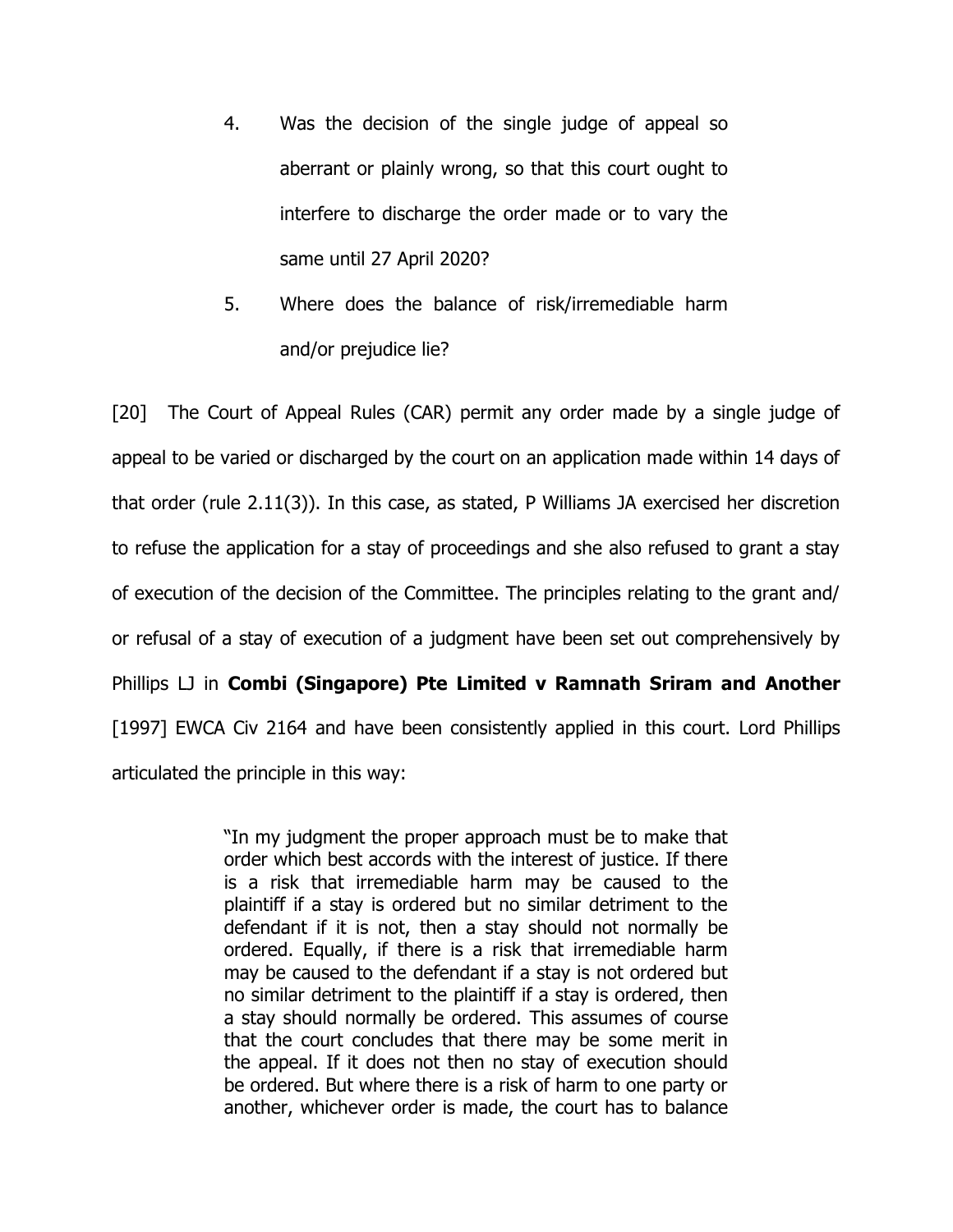the alternatives in order to decide which of them is less likely to produce injustice."

[21] In determining whether to grant a stay, the real questions are, what are the chances of success on appeal? Is there a risk of injustice to one side or the other? Where does the greatest irremediable harm lie?

[22] The next issue that this court must address is the role of the court when reviewing the exercise of the discretion of the single judge of appeal. We have been guided over the years by the powerful speech of Lord Diplock in **Hadmor Productions** 

**Ltd and Others v Hamilton and Others** [1982] 1 All ER 1042, dealing with the review by the appellate court of the exercise of discretion of a judge in the lower court relating to interlocutory matters, which has also been endorsed by several cases in this court. Lord Diplock stated at page 1046 that:

> "It [the Court of Appeal] may set aside the judge's exercise of his discretion on the ground that it was based on a misunderstanding of the law or of the evidence before him or on an inference that particular facts existed or did not exist, which, although it was one that might legitimately have been drawn on the evidence that was before the judge, can be demonstrated to be wrong by further evidence that has become available by the time of the appeal, or on the ground that there has been a change of circumstances after the judge made his order that would have justified his acceding to an application to vary it. Since reasons given by judges for granting or refusing interlocutory injunctions may sometimes be sketchy, there may also be occasional cases where even though no erroneous assumption of law or fact can be identified the judge's decision to grant or refuse the injunction is so aberrant that it must be set aside on the ground that no reasonable judge regardful of his duty to act judicially could have reached it. It is only if and after the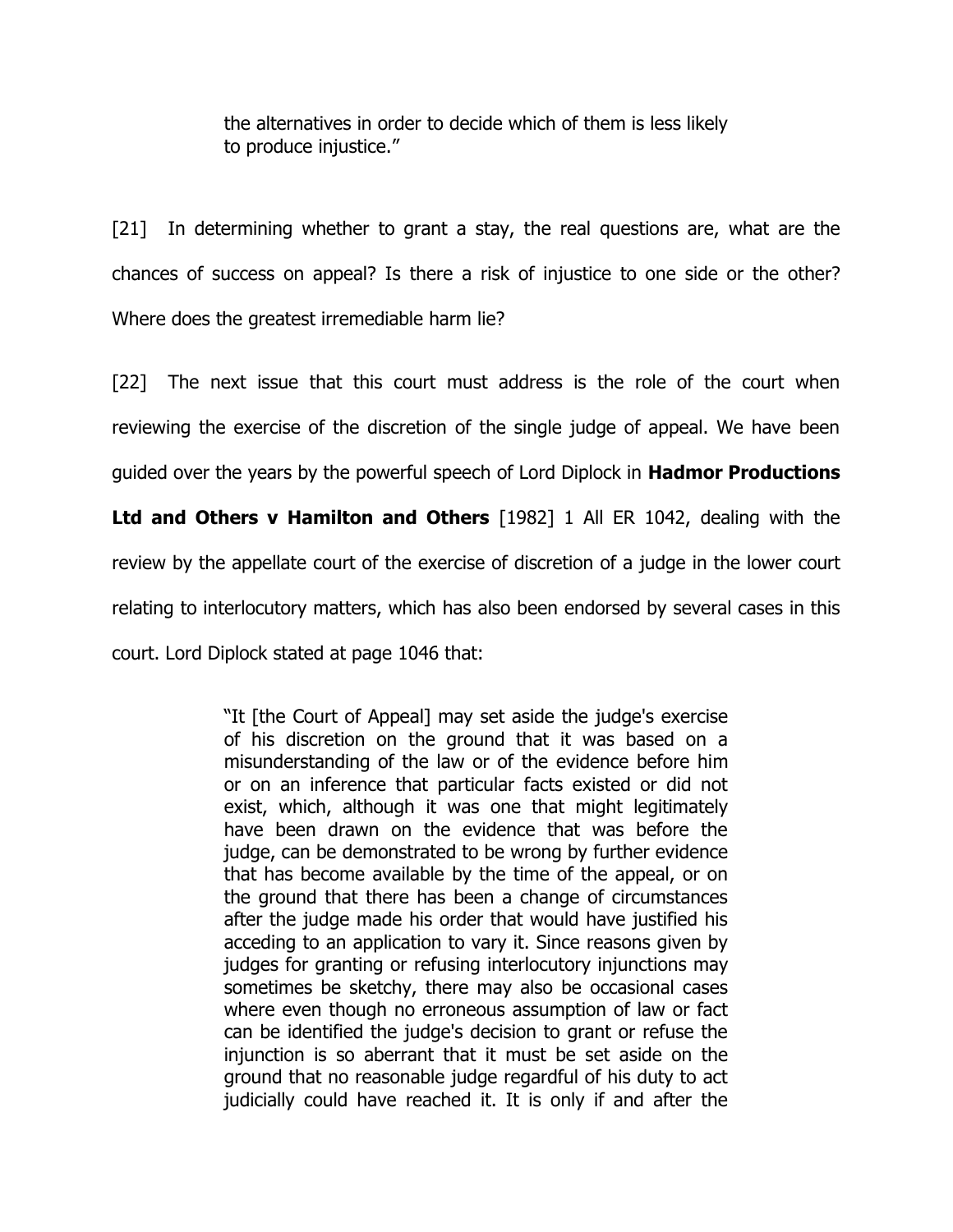appellate court has reached the conclusion that the judge's exercise of his discretion must be set aside for one or other of these reasons that it becomes entitled to exercise an original discretion of its own."

## [23] Morrison JA (as he then was ) has stated in **The Attorney General of Jamaica**

**v John Mackay** [2012] JMCA App 1, at paragraph [20], that:

"This court will therefore only set aside the exercise of a discretion by a judge on an interlocutory application on the ground that it was based on a misunderstanding by the judge of the law or of the evidence before him, or on an inference - that particular facts existed or did not exist which can be shown to be demonstrably wrong, or where the judge's decision 'is so aberrant that it must be set aside on the ground that no judge regardful of his duty to act judicially could have reached it'."

[24] In my view, the approach by the court with regard to the exercise of the discretion of the single judge of appeal is similar. The issue is whether the order was so aberrant and or plainly wrong so that the court ought to vary or discharge it. As a consequence, as we are only reviewing the exercise of the discretion of the single judge, there is a very limited jurisdiction to do so. It is therefore important to remember that we are not deciding the appeal itself, and so we must be careful not to give any indication that we are attempting to do so. We must, however, look at the law underpinning the application which is relevant to issues 1-4, as stated in paragraph [19] herein. We must therefore consider whether it was demonstrated by the learned judge, in the exercise of her discretion to refuse the stay, that she had examined the issues of whether there was procedural irregularity, and was there evidence, if any, sufficient to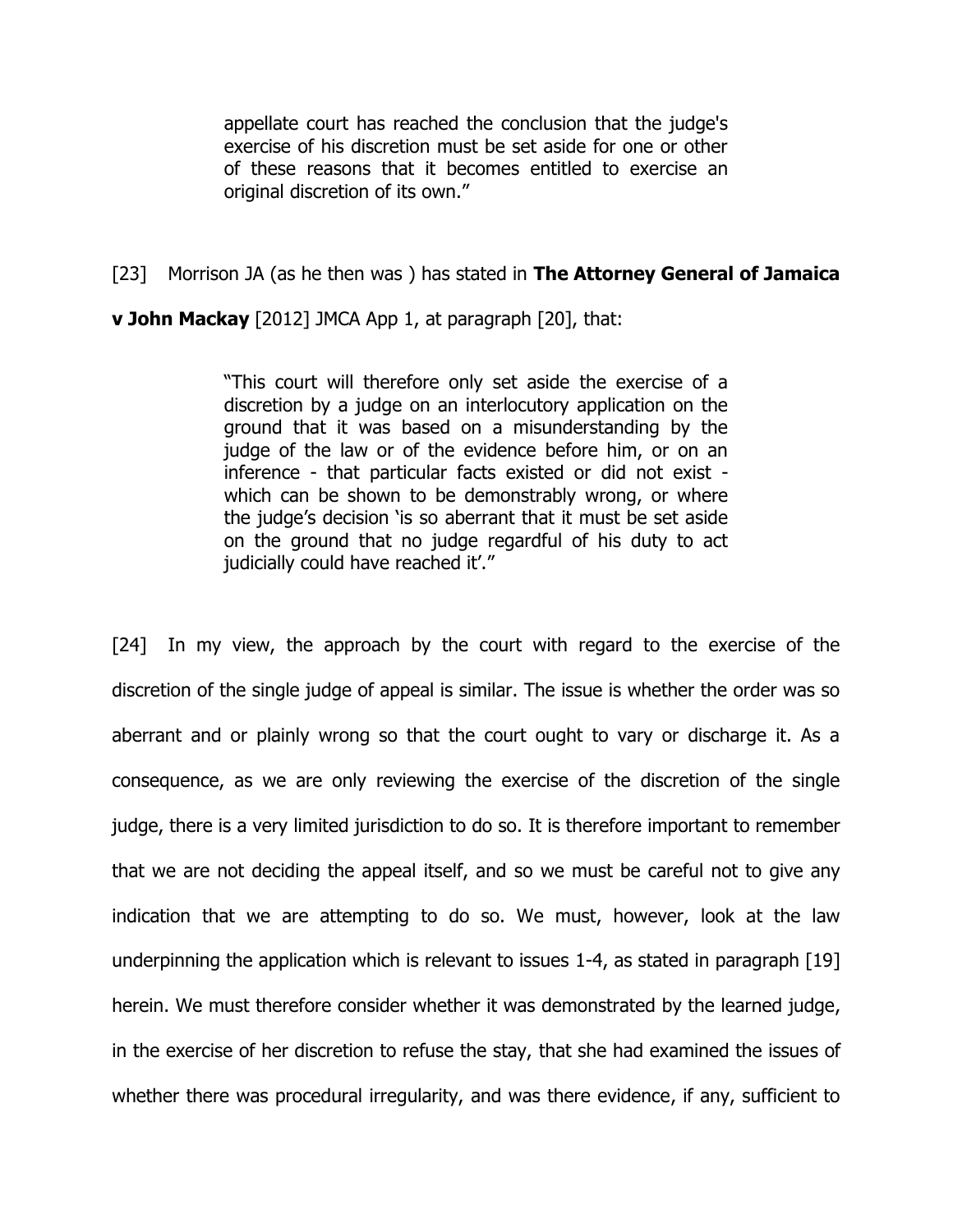support the submission of counsel for the applicant that there was a realistic chance of success on appeal. On issue 5 it is important to ascertain where the balance of convenience lies.

# **Issues 1-4: The nature of principles of natural justice - are they applicable to this case and were they breached**

[25] Counsel for the applicant, Mr Golding, submitted that the applicant was denied "natural justice" when the Committee prematurely made a finding of guilt against him, without him exercising his right to cross-examine the complainant. That right had not been waived by the applicant. Counsel referred to extracts from the leading text Administrative Law by Sir William Wade and Christopher Forsyth, 11th Edition; **General Council of Medical Education and Registration of the United Kingdom v Spackman** [1943] 2 All ER 337; and **Anisminic Ltd v The Foreign Compensation Commission and Another** [1969] 1 All ER 208 to support his proposition that a refusal to afford an objector a right to cross-examine was a breach of natural justice, and a decision made consequent upon a denial of natural justice was a nullity. Counsel argued that the appellant had a real chance of success as P Williams JA had not considered whether there was a breach of the principles of natural justice in arriving at her decision.

[26] Mrs Denise Kitson QC, for the respondent, submitted that it is very clear on the facts set out that the applicant had been given a fair hearing. She indicated that the applicant had been given ample opportunity to present a challenge to the complaint, by responding to the letters of demand for payment of funds, or even filing an affidavit in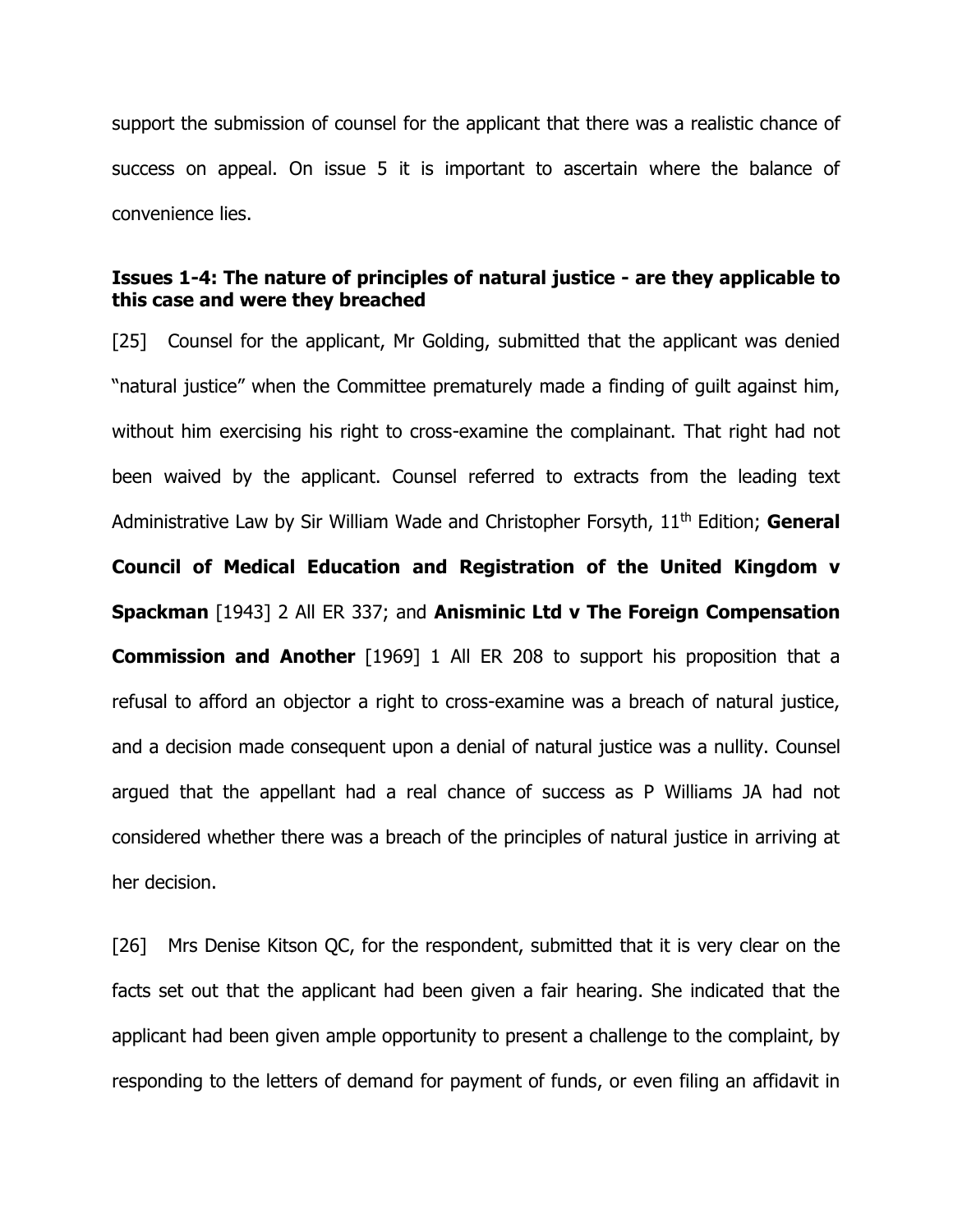response to the complaint, and he had failed to do so. She reminded the court that the applicant had admitted to receiving proceeds from the Attorney General on the complainant's behalf for injuries sustained during a shooting by the police when she was a child, and not paying them over to her. Despite repeated demands for the same, that money was not paid to the complainant until six years later on 22 July 2019, when the complainant was now an adult, and when the hearing before the Committee had commenced. Queen's Counsel relied on **Constantinides v Law Society** [2006] EWHC 725 (Admin) to show that where an admission is made, a failure to challenge the charges as laid would not absolve him of his dishonesty.

[27] Queen's Counsel combed the notes of proceedings to demonstrate the numerous instances in which the applicant was in attendance and had been afforded opportunities to present his case or challenge the complainant if he so desired. Instead, he sought to make arrangements to pay the sums owed. She also argued that to date the applicant has not filed an affidavit outlining his defence to the allegations. She relied on **The University of Ceylon v E F W Fernando** [1960] UKPC 6; [1960] 1 WLR 223 to support her contention that, in the light of the applicant's admission and the multiple opportunities given to him to present his case, it could not be said that he did not receive a fair hearing.

[28] I doubt that there is any issue with the statements made by the authors in the leading text Administrative Law by Wade and Forsyth, where they dealt with the issue of the general aspects of fair hearings, the scope and limits of the principles, objections which may have no merit, and the ratio decidendi from the seminal case of **Ridge v**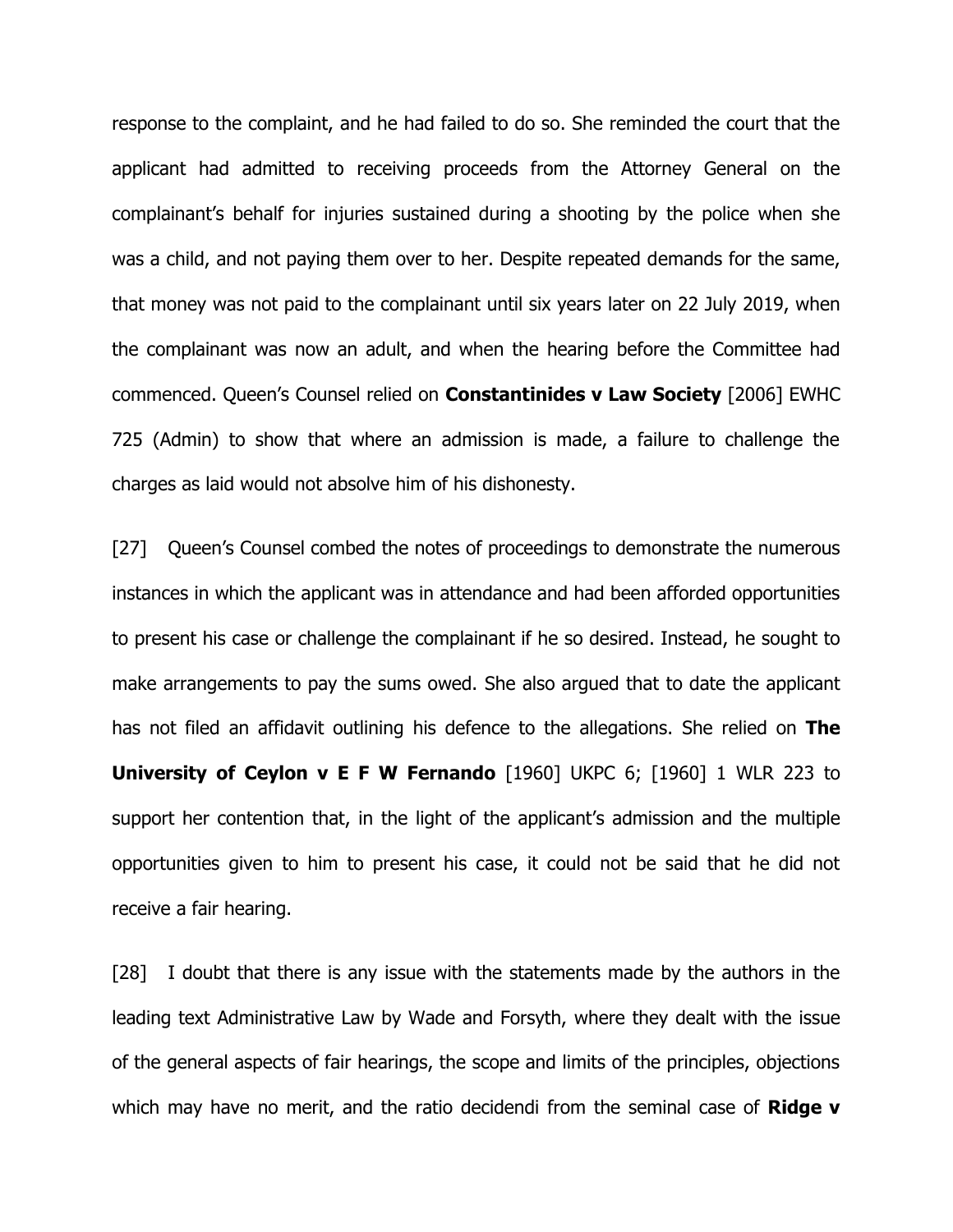**Baldwin and Others** [1964] AC 40. Of interest, the learned authors stated at page

424 that:

"Procedural objections are often raised by unmeritorious parties with weak cases. Judges may then be tempted to refuse relief on the ground that a fair hearing could have made no difference to the result. But in principle it is vital that the procedure and the merits should be kept strictly apart, since otherwise the merits may be prejudged unfairly. Lord Wright [in **General Medical Council v Spackman**] once said: 'If the principles of natural justice are violated in respect of any decision it is, indeed, immaterial whether the same decision would have been arrived at in the absence of the departure from the essential principles of justice. The decision must be declared to be no decision'. On another occasion, Sedley LJ [in **Secretary of State for the Home Department v AF and Others (No 3)** [2008] EWCA Civ 1148; [2009] 2 WLR 423, at paragraph 113] said that even judges found it 'seductively easy to conclude that there can be no answer to a case of which you have only heard one side'."

So, the caution was that even if the case was weak, that does not absolve the court from adhering strictly to the principles of natural justice, and the procedures and the merits of the case should be dealt with and kept separate and apart.

[29] The authorities have also made it clear that once a statute has conveyed the power to make decisions on any particular body, the courts will require the procedures set out therein to be followed, and will not imply anything more to be introduced by any additional procedural safeguards to ensure the attainment of fairness (see **Lloyd and** 

**Others v McMahon** [1987] AC 625, at page 702, per Lord Bridge).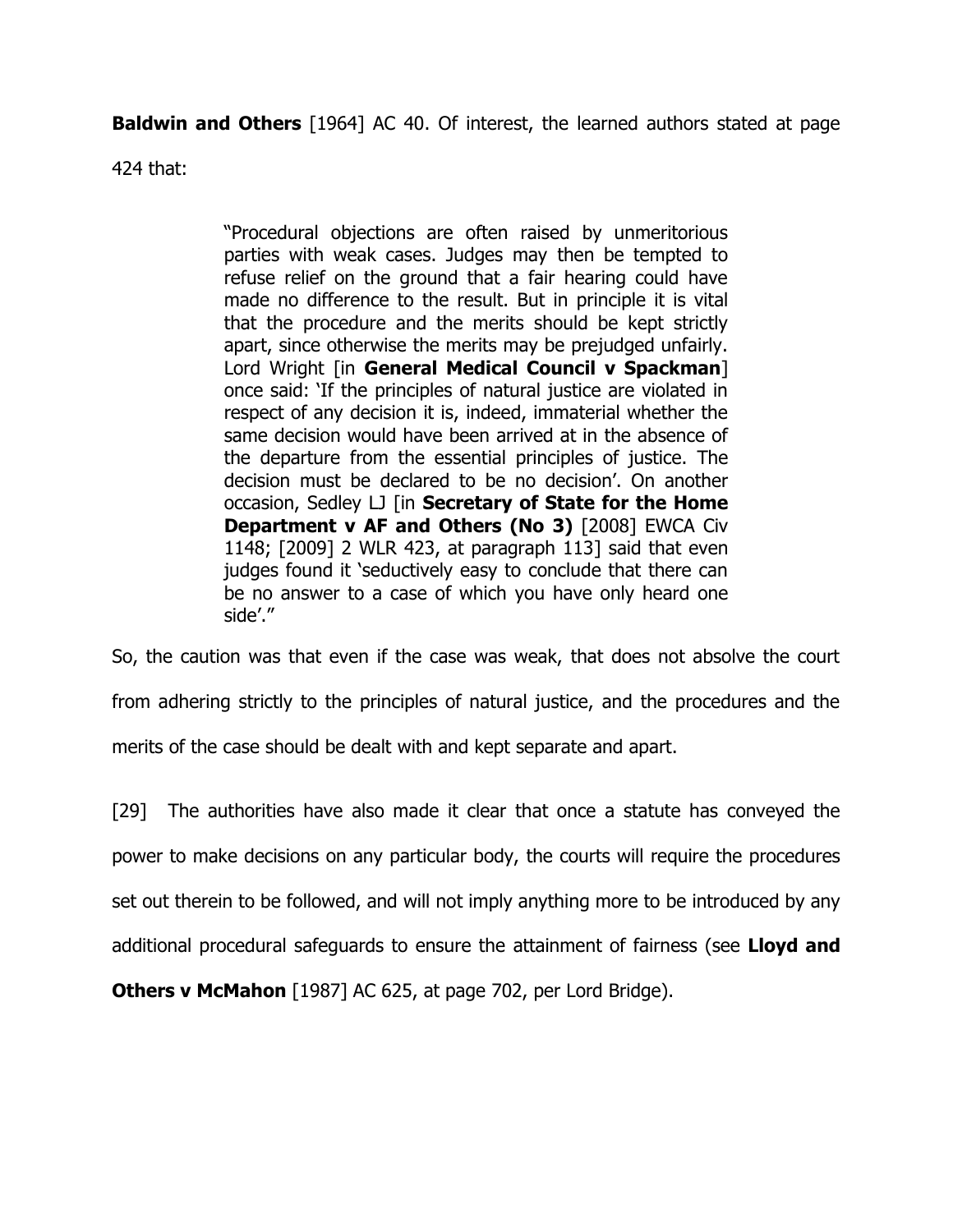[30] In a further extract from Administrative Law, at page 425, the authors also further cautioned against not proceeding with a proper hearing just because it may seem an exercise in futility. They stated that:

> "... Even though it was 'certainly probable' that the decision would have been the same, since all the arguments had been fully rehearsed at an earlier stage, the court declined to hold that a hearing would have been a useless formality."

[31] Later, at page 426, the authors commented that the court ought to be careful to differentiate between parties adopting fair procedures, as against their pursuit of expediency. The authors wrote:

> "Judges are naturally inclined to use their discretion when a plea of breach of natural justice is used as the last refuge of a claimant with a bad case. But that should not be allowed to weaken the basic principle that fair procedure comes first and that it is only after hearing both sides that the merits can be properly considered. A distinction might perhaps be made according to the nature of the decision. In the case of a tribunal which must decide according to law, it may be justifiable to disregard a breach of natural justice where the demerits of the claim are such that it would in any case be hopeless. But in the case of a discretionary administrative decision, such as the dismissal of a teacher or the expulsion of a student, hearing his case will often soften the heart of the authority and alter their decision even though it is clear from the outset that punitive action would be justified. This is the essence of good and considerate administration, and the law should take care to preserve it."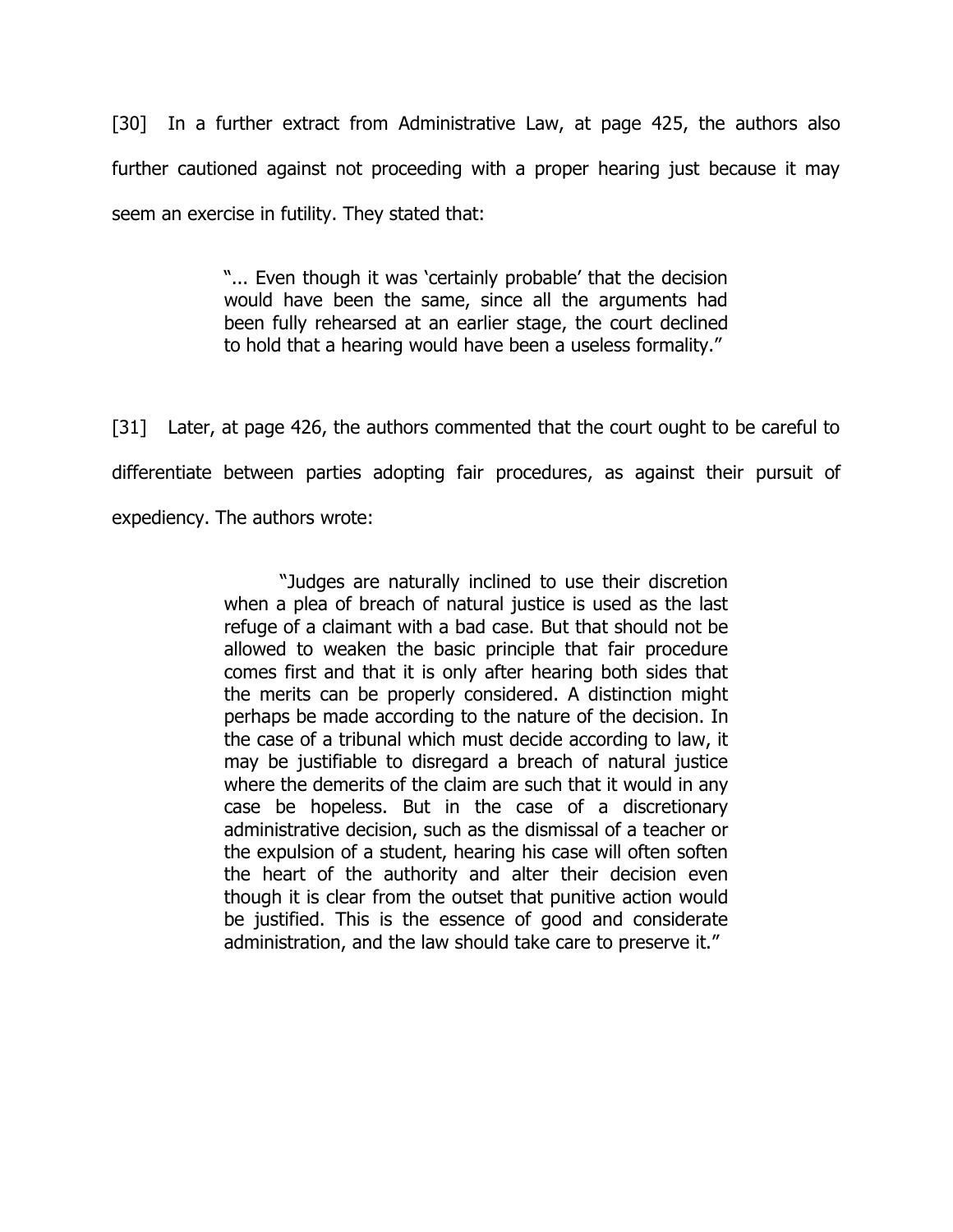[32] Mr Golding also relied on a case out of this court **R v Williams** (1964) 6 WIR 320, which dealt with the failure of the court to give the litigant an opportunity to crossexamine. The headnote states that:

> "When a person is arrested under s. 5 of the Unlawful Possession of Property Law and is brought before a Resident Magistrate, the Resident Magistrate's duty is to make a judicial inquiry to determine whether there is a reasonable ground for suspecting that the person so brought before him was in unlawful possession of the article found in his possession. This presupposes not only that evidence in chief will be given on oath but that the defendant should be given an opportunity to probe that evidence by cross-examination with a view, if so desires, of establishing that he was not in fact in possession of the article, or that there was no reasonable ground for suspicion. An essential part of that inquiry, therefore, is that an opportunity for crossexamination should be given if the defendant desires to do so. To determine the issue without giving that opportunity (as was done in this case) is contrary to natural justice and an improper exercise of the Resident Magistrate's function.

[33] The above statements made by the authors Wade and Forsyth and those made in **R v Williams** make it clear that the principles of natural justice are fundamental to the litigant being afforded a fair trial, and the absence of the same makes the hearing a nullity. That is so even if it may appear that in the absence of adherence to the principles the result would have been the same. So, the decision may be voided once any breach of the principles of natural justice has occurred.

[34] That, however, is not the end of the discussion as there have been other cases which have equally set out, with clarity, what the principles of natural justice are and how they ought to be applied. The Judicial Committee of the Privy Council in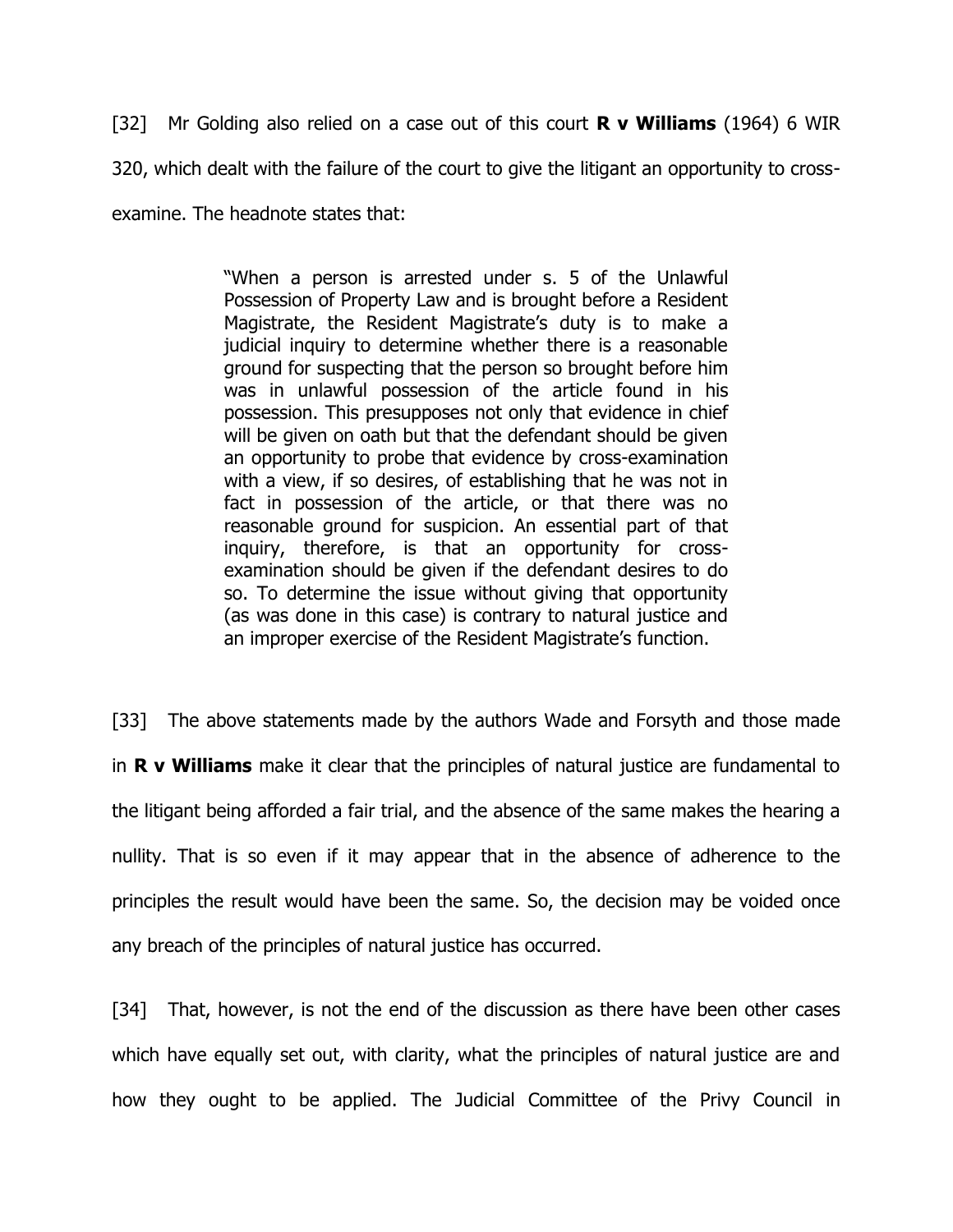**University of Ceylon v Fernando**, relied on by Queen's Counsel for the GLC, concerned the dishonest behaviour of a student with regard to him having obtained prior knowledge of a German passage in his science examinations. By so doing, he had breached the applicable regulations and was suspended by the Board of Residence and Discipline of the University from any university examinations for an indefinite period. He filed an action against the university that was dismissed by the District Court. However, the Court of Appeal found that the decision to suspend the plaintiff from all university examinations for an indefinite period was null and void and so it set it aside. The university's appeal to the Privy Council was allowed, the Court of Appeal's decision was set aside, and the decision of the District Court dismissing the action was restored.

[35] The issue of the principles of natural justice that arose before the Board was whether the applicant should have been invited to cross-examine the witness who provided the allegations against him, and whether the Vice Chancellor should have heard some witnesses on his own, in the absence of the other members of the tribunal that ultimately made the decision. The court commented that whether the requirements of natural justice had been met by the procedure adopted in any case depended "to a great extent on the facts and circumstances of the case in point". Lord Jenkins on behalf of the Board cited with approval the statement made by Tucker LJ (as he then was) in **Russell v Duke of Norfolk and Others** [1949] 1 All ER 109 at page 118, where he said:

> "There are, in my view, no words which are of universal application to every kind of inquiry and every kind of domestic tribunal. The requirements of natural justice must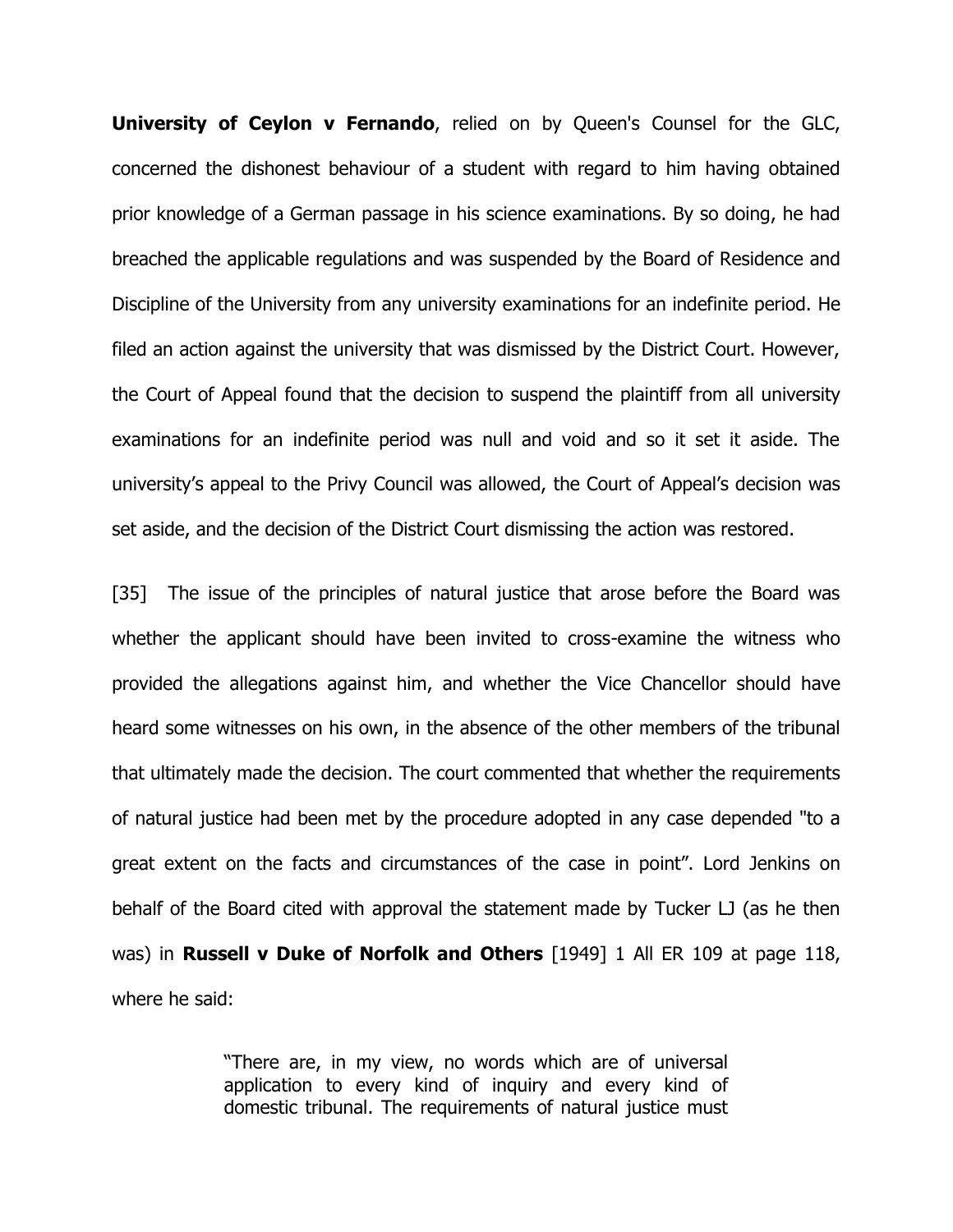depend on the circumstances of the case, the nature of the inquiry, the rules under which the tribunal is acting, the subject-matter that is being dealt with, and so forth."

[36] With regard to the issue of fairness, and whether the rules of natural justice were breached when the student was not given the opportunity to cross-examine the one essential witness against him, and in circumstances where the court said that the charge ultimately resolved itself into a matter of "her word against his", Lord Jenkins said this at page 10:

> "In their Lordships' view this might have been a more formidable objection if the plaintiff had asked to be allowed to question Miss Balasingham and his request had been refused. But he never made any such request, although he had ample time to consider his position in the period of ten days or so between the two interviews. There is no ground for supposing that if the plaintiff had made such a request it would not have been granted. It therefore appears to their Lordships that the only complaint which could be made against the Commission on this score was that they failed to volunteer the suggestion that the plaintiff might wish to question Miss Balasingham or in other words to tender her unasked for cross-examination by the plaintiff. Their Lordships cannot regard this omission, or a fortiori the like omission with respect to the other witnesses, as sufficient to invalidate the proceedings of the Commission as failing to comply with the requirements of natural justice in the circumstances of the present case."

[37] In **Pett v Greyhound Racing Association Ltd (No 2)** [1970] 1 QB 46, the court endorsed the principles emanating from **University of Ceylon v Fernando**. This case turned on whether a trainer was entitled to legal representation of counsel and a solicitor at the hearing of a domestic tribunal inquiring into whether his dog had been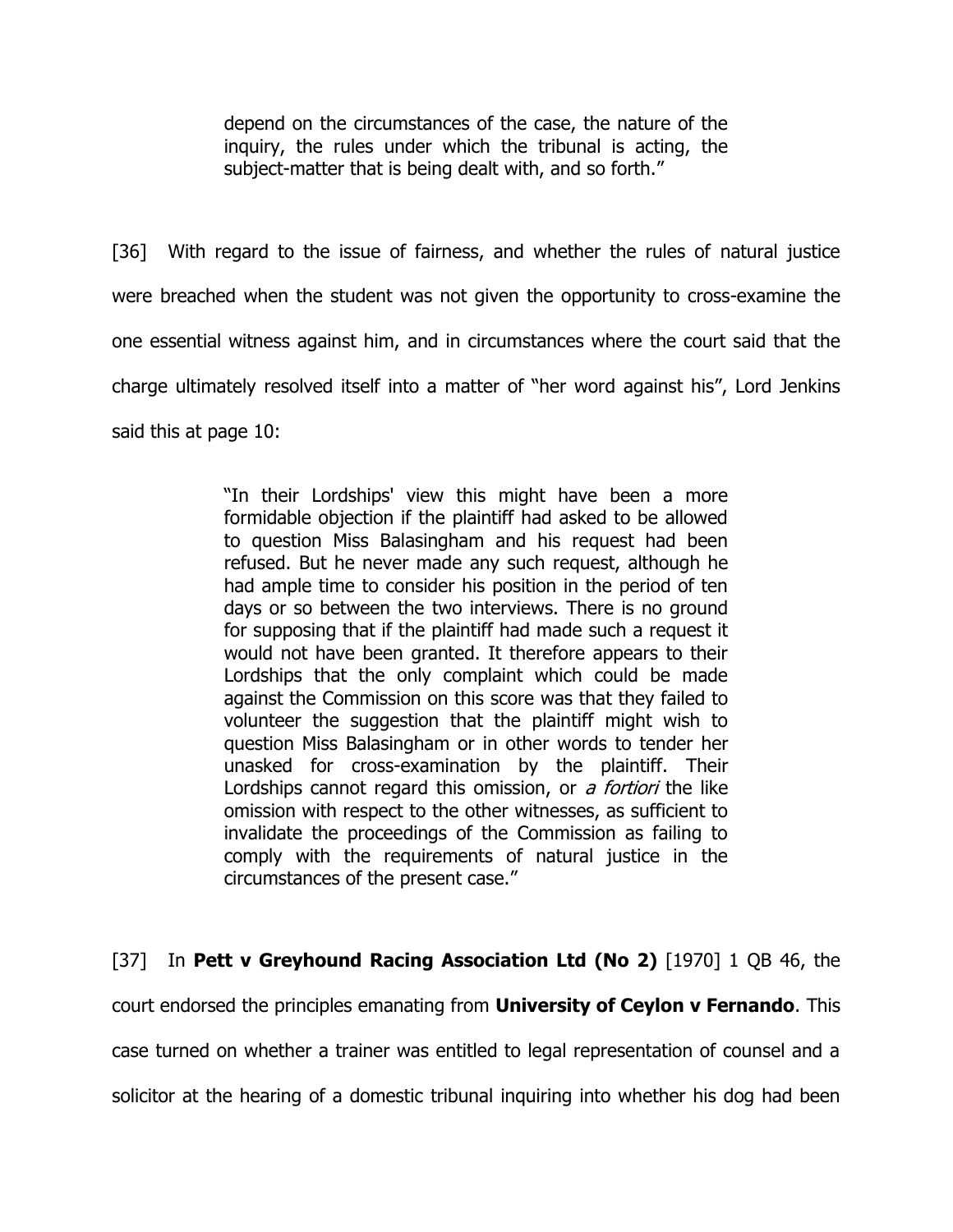ingested with a prohibited substance. The court ultimately found that the rules of natural justice do not extend to an entitlement to legal representation. The rules of natural justice were restated, namely, firstly, that the accused should know the nature of the accusation made; and secondly, that he should have an opportunity to state his case and thirdly that the tribunal should act in good faith. The court said that there did not seem to be any other principles.

[38] In applying the learning distilled from Wade and Forsyth in Administrative Law, the dictum from Lord Jenkins in **University of Ceylon v Fernando** and Tucker LJ in **Russell v Duke of Norfolk**, it is clear that when assessing whether there has been a breach of the principles of natural justice, it is important to examine the nature of the case, the kind of inquiry, and the purpose of the rules under which the domestic tribunal is operating. Each case is different, as the principles do not, as Tucker LJ said, have universal application.

[39] In the instant case, section 12 of the Legal Profession Act, authorises the Committee to hear complaints against attorneys alleging professional misconduct and thereafter to make such orders as it deems fit pursuant to section 12(4) of the Act. The Legal Profession (Disciplinary Proceedings) Rules regulate the presentation, hearing and determination of the applications to the Committee and are contained in the fourth schedule to the Act. Rule 4 of these rules, *inter alia*, require the applicant to file, in affidavit form, a response to the form of application containing the complaint being made against him, within 42 days of being served with the said complaint and all other relevant documents. Pursuant to rule 5, the matter is thereafter set down for hearing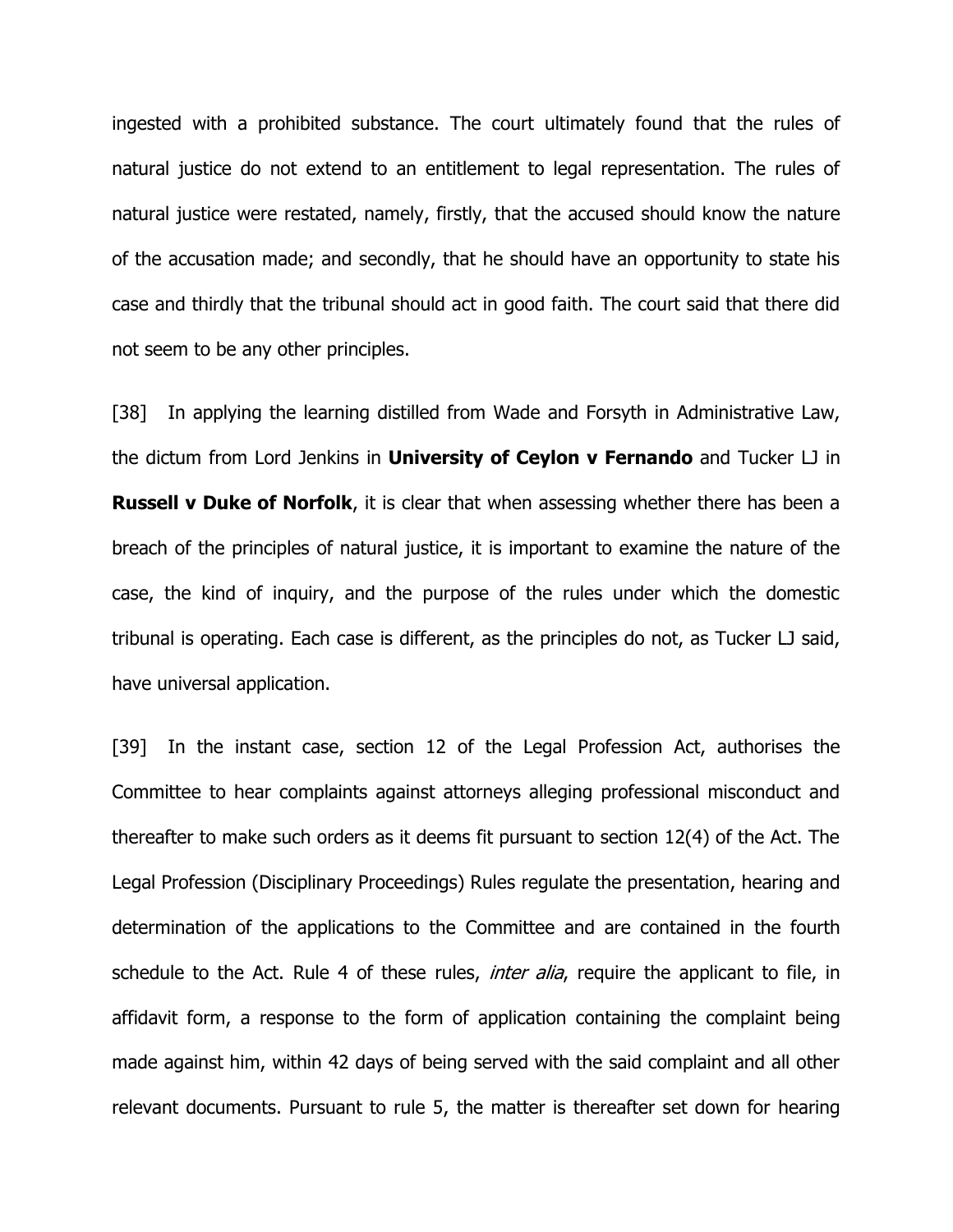once a prima facie case has been made out. As indicated, the applicant did not file an affidavit. The complaint was set down for hearing. This procedure must be relevant when one is claiming that one has not been given a fair trial, and was not given an opportunity to be heard. However, despite the applicant's claim that unfair procedures and a denial of an opportunity to be heard led to breaches of the principles of natural justice, he has yet to put forward any challenge to the complainant's contentions nor has he filed an affidavit in response as required by the regulations.

[40] In keeping with the dictum of Lord Jenkins in **University of Ceylon v Fernando**, the questions that could arise are whether there was any request for crossexamination on behalf of the applicant which was refused; and also was there any evidence that had there been such a request, it would have been refused? Upon a perusal of the notes of proceedings, but for the sanction hearing on 24 September 2019, I can see no real attempt being made to seek cross-examination of the complainant. The main thrust of the statements made by the applicant and his counsel were with a view to securing payment to the complainant. Nevertheless, it is undisputed that the applicant did not cross-examine the complainant, nor did he give evidence on his behalf, which may have its own legal consequences, including voiding the decision of the Committee.

[41] However, in respect of the application before us, that is not the end of it. The remaining questions are, whether the applicant's claim that he was denied a right to be heard, a part of the determination of the single judge of appeal? Did she consider whether the applicant had been afforded the opportunity to cross-examine the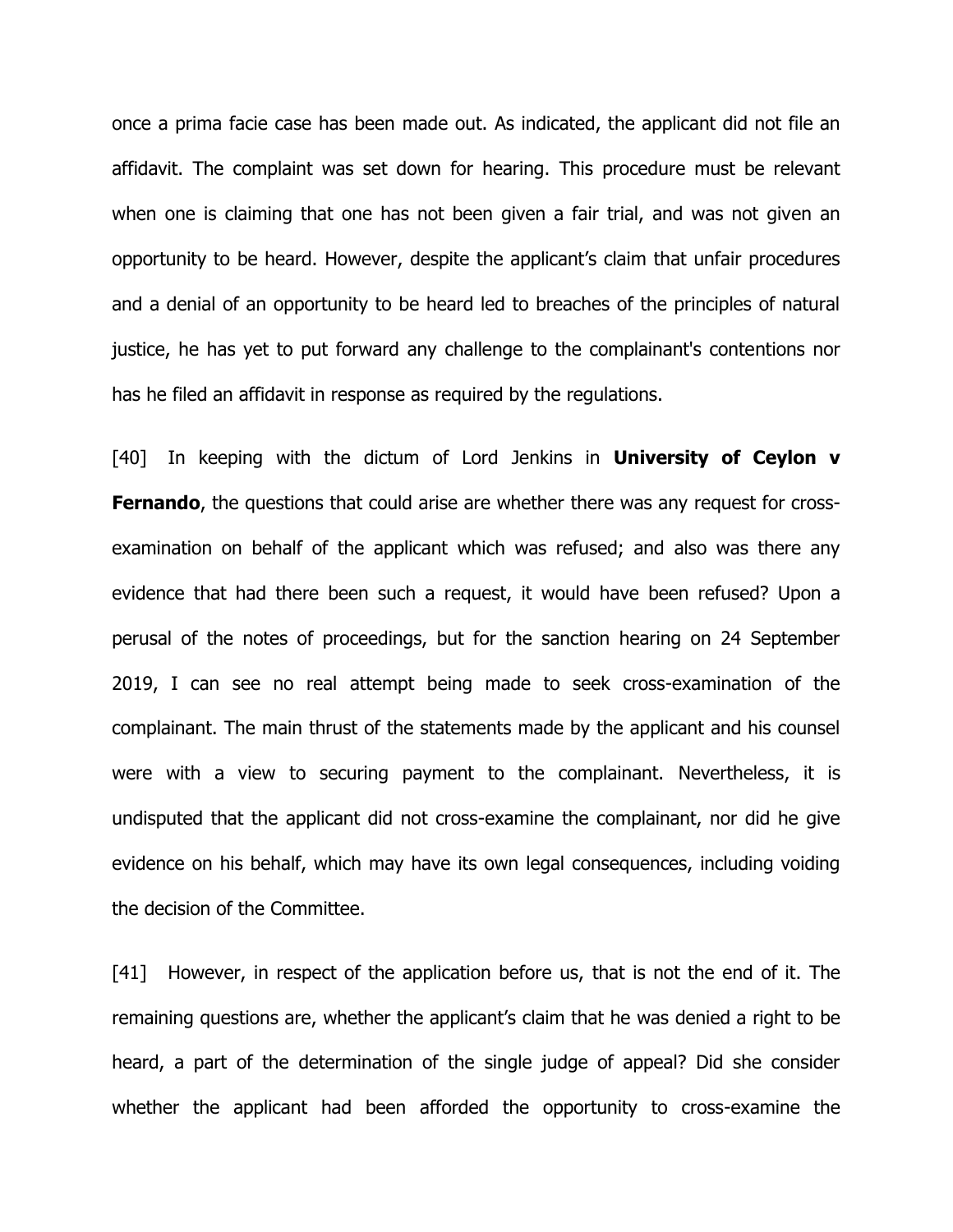complainant, the only witness in the matter, or for the applicant to give evidence on his behalf? Does her finding that even if cross-examination had occurred it would not have achieved anything, and that the admissions made by the applicant fall within the parameters of the principles enunciated by Tucker LJ or Jenkins LJ resulting in the conclusion that no breach has occurred? Or would that failure to address that situation, if it had in fact occurred, indicate that the hearing was conducted in a manner that fell afoul of the general principles of natural justice set out by the authors of Wade and Forsythe, denying the applicant his right to be heard and a fair trial, which could result in the decision of the Committee being set aside?

[42] These issues, however, will ultimately be a matter for the Court of Appeal, when the appeal is heard. But it does seem to me that the applicant may have crossed the threshold in establishing that he has a realistic prospect of success on appeal which must positively impact that grant of a stay. In those circumstances, therefore, the single judge of appeal, in exercising her discretion to refuse the application, would have erred, and this court therefore ought to interfere.

#### **Issue 5: The balance of risk, irremediable harm/prejudice**

[43] It is an important aspect of the application and therefore necessary at this stage until the hearing of the appeal by the full court, that I also examine the balance of risk, irremediable harm or prejudice, between the parties and assess whether I am able to conclude that in all the circumstances of this case, the onerous mandate placed on the GLC would override any prejudice that may be suffered by the applicant.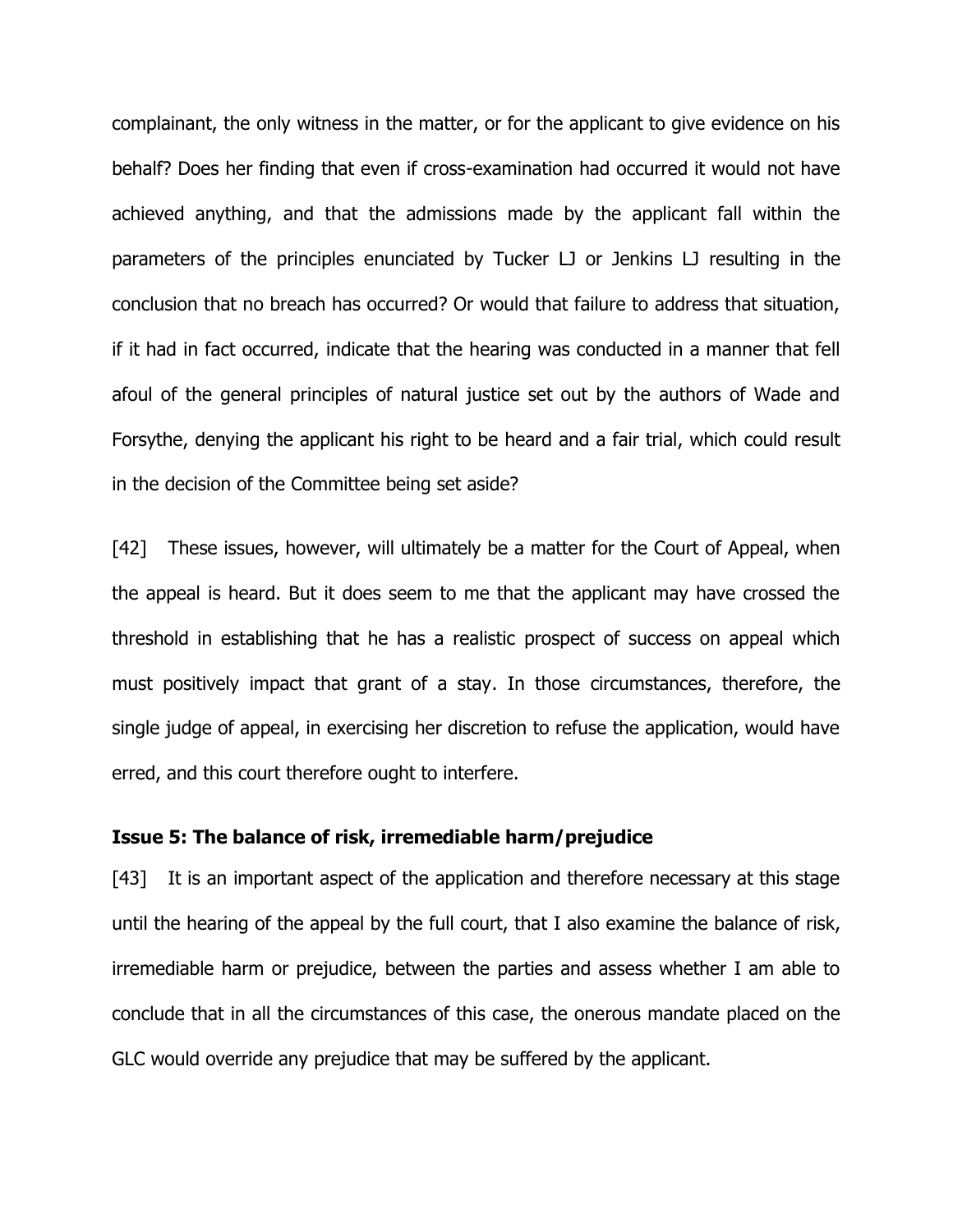[44] It is clear that the applicant will undoubtedly suffer irreparable harm if the order of the Committee is published to the world at large, and if he is prevented from engaging in any aspects of his law practice and unable to pursue his profession.

[45] However, the GLC bears an onerous responsibility in endeavouring to ensure that

the profession retains its good name so that the public can continue to have confidence

in it. In **Bolton v Law Society** [1994] 2 All ER 486, Sir Thomas Bingham MR, at page

492, stated that:

"It is important that there should be full understanding of the reasons why the tribunal makes orders which might otherwise seem harsh. There is, in some of these orders, a punitive element:... In most cases the order of the tribunal will be primarily directed to one or other or both of two other purposes. One is to be sure that the offender does not have the opportunity to repeat the offence. This purpose is achieved for a limited period by an order of suspension; plainly it is hoped that experience of suspension will make the offender meticulous in his future compliance with the required standards. The purpose is achieved for a longer period, and quite possibly indefinitely, by an order of striking off. The second purpose is the most fundamental of all: to maintain the reputation of the solicitors' profession as one in which every member, of whatever standing, may be trusted to the ends of the earth. To maintain this reputation and sustain public confidence in the integrity of the profession it is often necessary that those guilty of serious lapses are not only expelled but denied re-admission."

The GLC's burden to protect the public is even more potent in this case given the nature of the allegations, as stated, that money was paid to the complainant for injuries she received during a police shooting, whilst she was a minor, that were not paid over to her until she became an adult many years later, and during participation in a hearing before the Committee.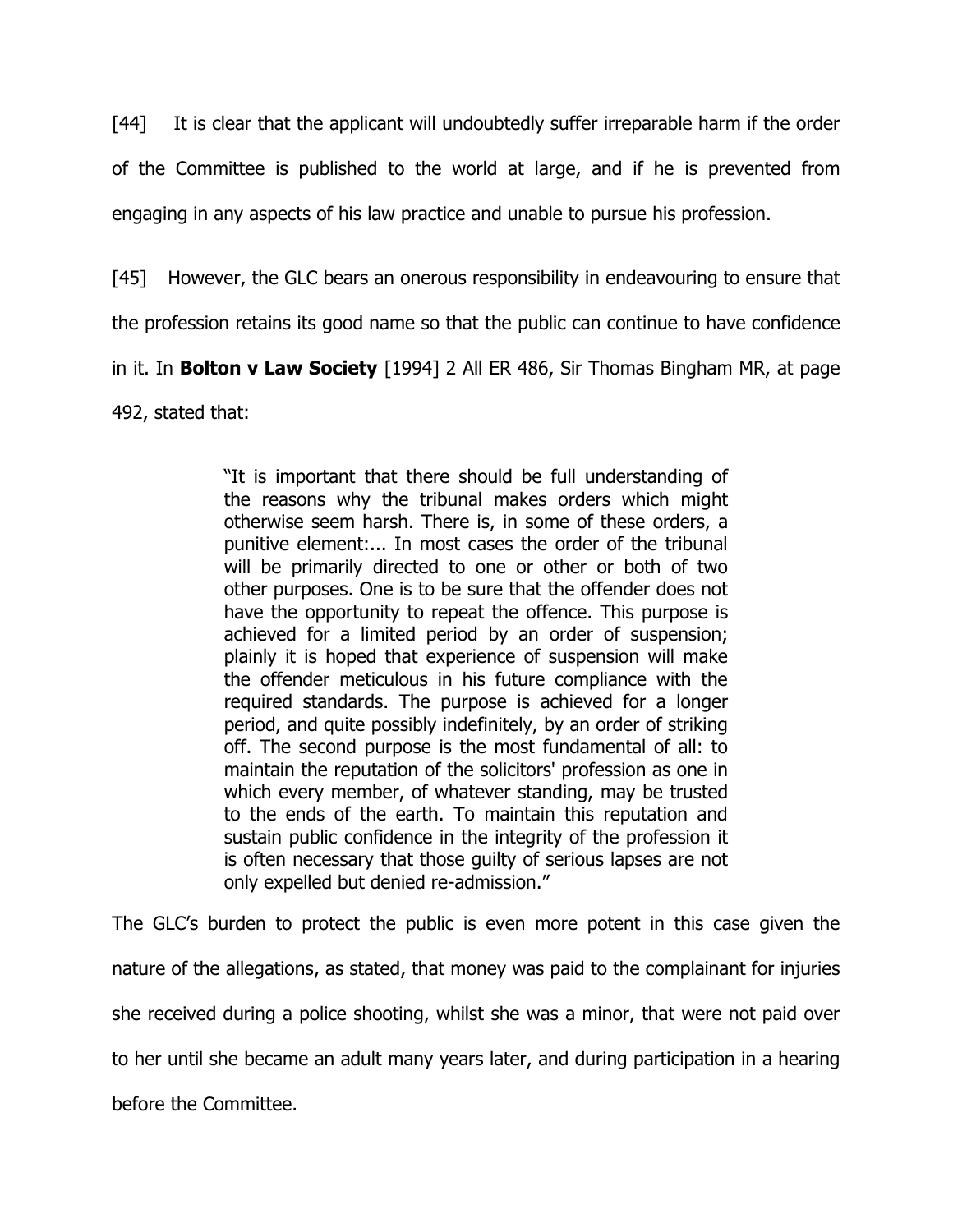[46] In all these circumstances, I find it very difficult to say who will suffer the greater risk of irremediable or irreparable harm, or who would suffer the greater risk of injustice. So, it is necessary to focus on the issue of merit in the appeal.

# **Conclusion**

[47] In balancing both aspects of this discussion and the rights of both sides, I would say that the learned judge of appeal has not demonstrated any clear thinking on the application of fundamental principles of natural justice to this case. As the date fixed for the hearing of the appeal was only three months away from the hearing of this application, the order she made should be varied to stay the Committee's order, in part, until the determination of the appeal. This would mean that the order for striking off the name of the applicant from the Roll of Attorneys-at-Law and the advertisement in relation thereto, would await the outcome of the appeal, and so too the payment of the sums stipulated in the said order. However, the applicant would not continue to conduct his practice, but would secure his client files and any other relevant documentation until April 2020, when the appeal will be heard.

[48] The restriction on the applicant conducting his practice is important as the allegations made by the complainant against the applicant are very serious. Holding funds on behalf of the client and not handing them over, despite requests and promises to do so over a period of years, may readily without explanation or justification, warrant a finding of professional misconduct, being conduct not in keeping with the honour and dignity of the profession, and tending to discredit the profession of which the applicant was a member.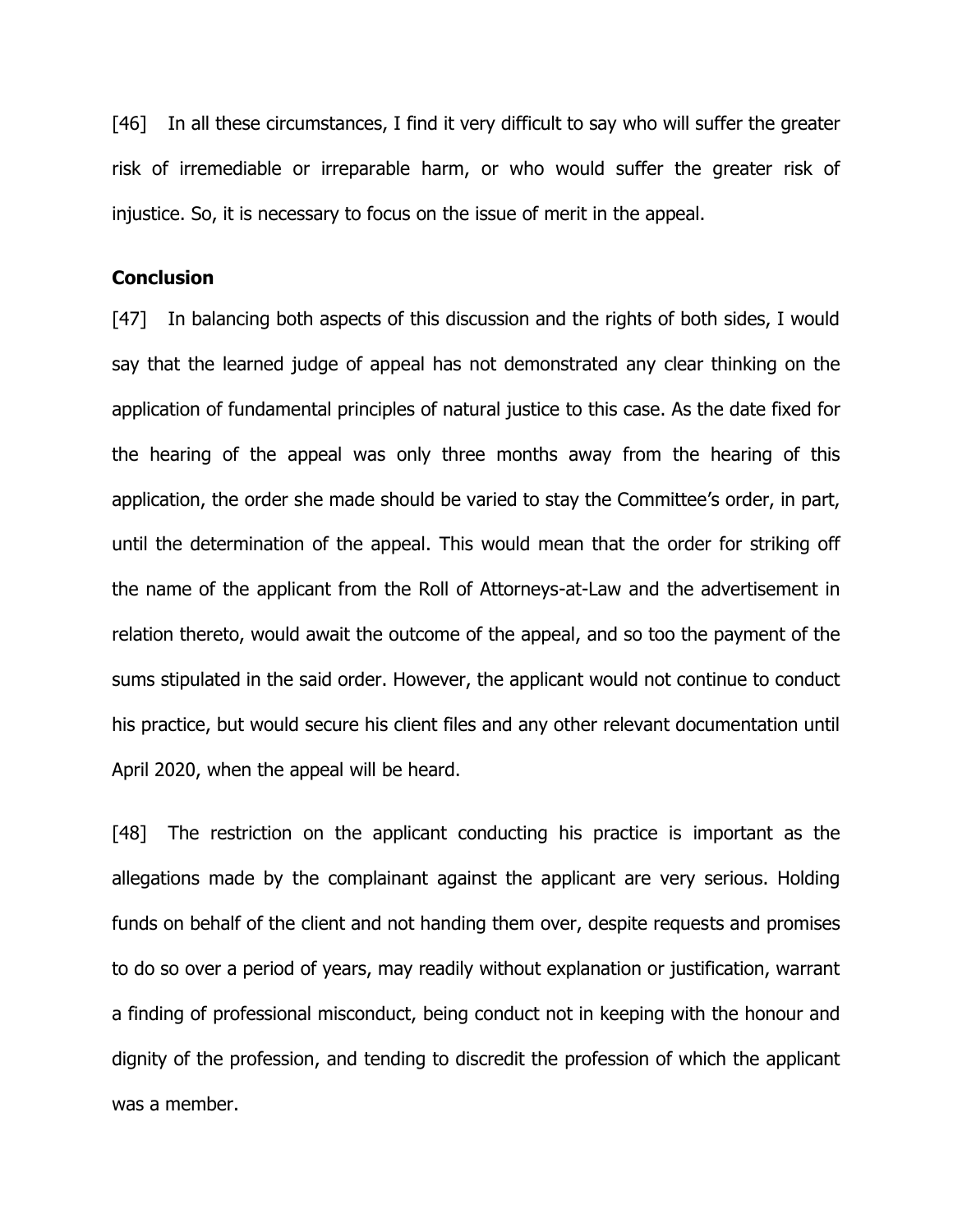[49] In the light of the above, I find with some hesitation that it was more than arguable that the appellant had some real prospect of success on appeal. The learned judge of appeal had not demonstrated that she had considered the issue of procedural irregularity, and bearing in mind the importance of that, I would order that the order of the single judge of appeal, be varied as set out above. I would also order that the applicant be restrained as set out in paragraph [47] above. I would make no order as to costs.

[50] The court acknowledges that one of the objectives of this application to stay the order made by the Disciplinary Committee of the GLC on 23 October 2019 pending the hearing of the appeal has been overtaken by the passage of time, bearing in mind that the appeal is fixed for hearing this week. We apologise unreservedly for the delay. However, as the matter was fully argued, we consider that the parties are entitled to a judgment, which is now being made available.

#### **SINCLAIR-HAYNES JA**

 $[51]$  I agree.

## **SIMMONS JA (AG)**

[52] I have read in draft the judgment of my sister Phillips JA and agree with her reasoning and conclusion.